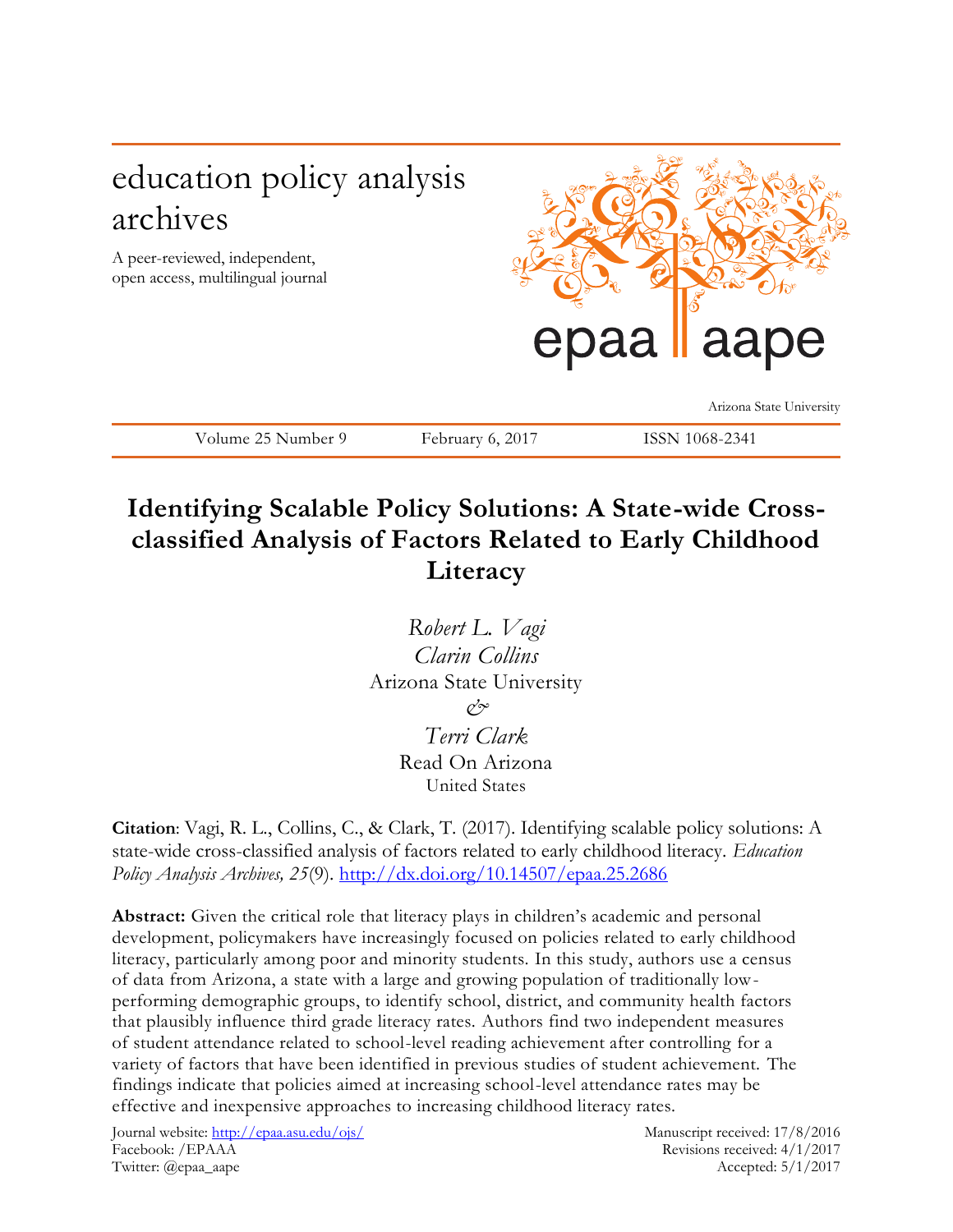**Keywords**: literacy; early childhood; education policy

### **Identificar soluciones de política: Un análisis de los factores de clasificación relacionados con la alfabetización en la primera infancia**

**Resumen:** Dado el papel crítico que juega la alfabetización en el desarrollo académico y personal de los niños, los políticos han llegado a centrarse cada vez más en las políticas relacionadas con la alfabetización en la primera infancia, especialmente entre los estudiantes minoritarios y pobres. En este estudio, los autores utilizan un censo de datos de Arizona, un estado con una población grande y creciente de grupos demográficos tradicionalmente baja de rendimiento, para identificar los factores de escuelas, distrito y comunidad que plausiblemente influencia de las tasas de alfabetización de tercer grado. Los autores encontraron dos medidas independientes de la presencia en la clase de los estudiantes relacionados con el nivel de lectura después de controlar por una variedad de factores que han sido identificados en estudios previos de los logros de los estudiantes. Los resultados indican que las políticas para aumentar las tasas de asistencia escolar pueden ser métodos eficaces y viables para aumentar las tasas de alfabetización de los niños.

**Palabras-clave:** la instrucción; la primera infancia; la política educativa

## **Identificar soluções políticas: Uma análise de classificação de fatores relacionados à alfabetização na primeira infância**

**Resumo:** Dado o papel crítico que a alfabetização desempenha no desenvolvimento acadêmico e pessoal das crianças, os formuladores de políticas têm vindo a concentrar-se cada vez mais nas políticas relacionadas à alfabetização na primeira infância, particularmente entre os estudantes de minoria e pobres. Neste estudo, os autores usam um censo de dados do Arizona, um estado com uma grande e crescente população de grupos demográficos tradicionalmente de baixo desempenho, para identificar fatores de escolas, distrito e comunidade que plausivelmente influenciam as taxas de alfabetização de terceiro grau. Os autores encontraram duas medidas independentes de presença em aula dos alunos relacionadas com o nível de leitura após o controle de uma variedade de fatores que foram identificados em estudos anteriores de realizações dos alunos. Os resultados indicam que as políticas destinadas a aumentar as taxas de frequência escolar podem ser abordagens eficazes e viáveis para aumentar as taxas de alfabetização infantil.

**Palavras-chave:** alfabetização; primeira infância; política educacional

## **Introduction**

Early childhood literacy development is an essential foundation for learning and school success, and a critical skillset for functioning in and contributing to society. While much of literacy development occurs before children are of school-going age, early childhood literacy is often discussed within the context of formal schooling. Nearly 15 million children are enrolled in K-3 public school classrooms across the United States (Davis & Bauman, 2013). In these grades, children receive literacy instruction that will have a tremendous impact in their lives both academically and personally. Research indicates that children who gain proficiency in pre-reading skills during kindergarten are more likely to read successfully in later grades (McNamara, Scissons, & Gutknecth, 2011), when reading becomes integral to learning. From kindergarten through third grade, children are learning to read whereas curriculum from third grade on requires students to be strong readers in order to learn much of the content (Wanzek et al., 2013). Inability to read at grade level causes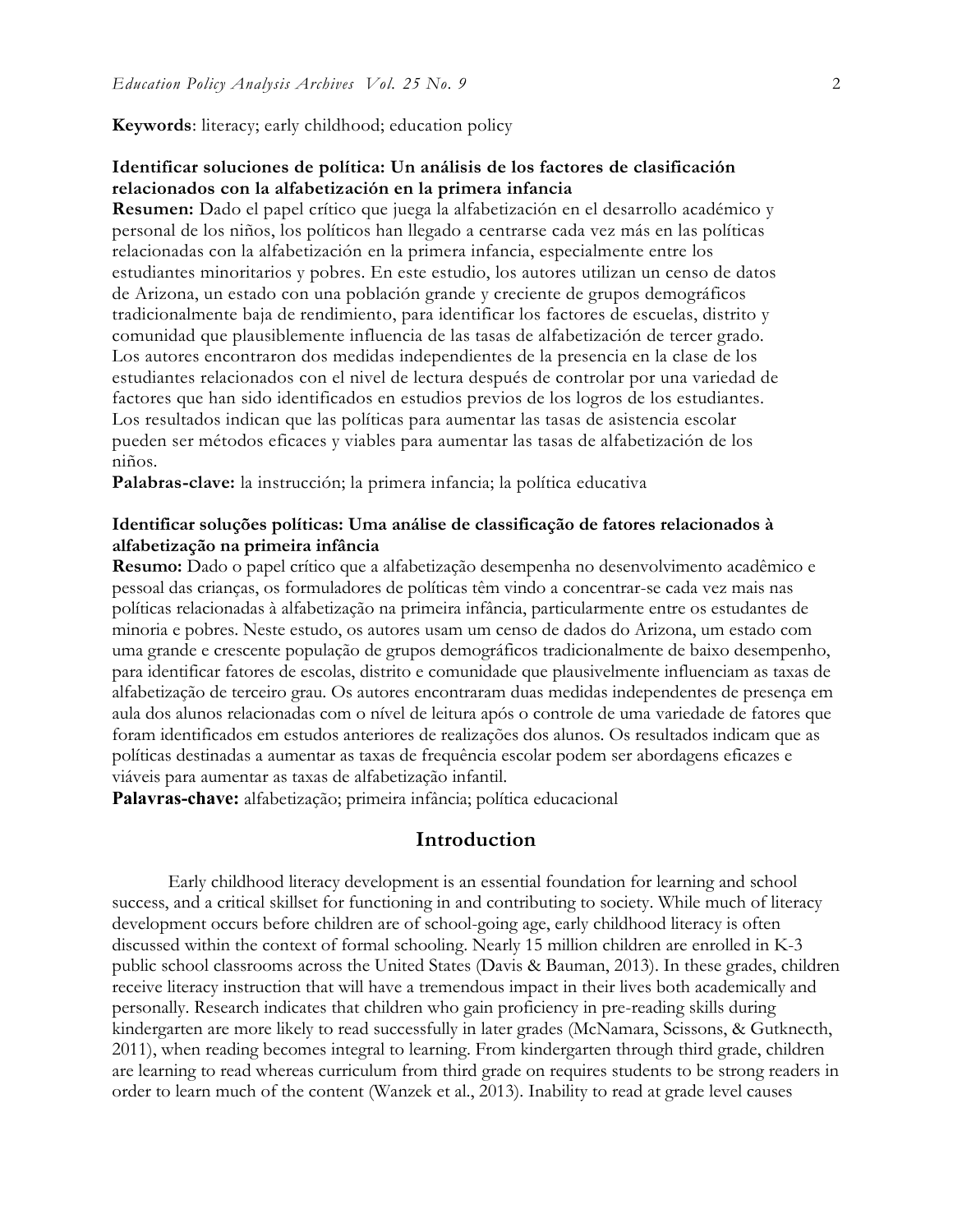students to fall further behind their peers academically with each passing grade level. Additionally, students who are proficient at reading in the third grade are more likely to graduate from high school (Hernandez, 2012; Wilson & Hughes, 2009). Therefore, early childhood literacy programs in schools play a vital role in the academic development of children and contributes to educational and professional success throughout their lives.

Given the critical role that literacy plays in children's academic and personal development, policymakers have increasingly focused on policies related to early childhood literacy. For instance, 17 states and the District of Columbia have policies that require students who do not demonstrate basic reading proficiency by the end of third grade to be retained (Heitin, 2016; Jacob, 2016). Although mandatory retention policies are hotly debated, they have become increasingly popular among state legislatures as a way of potentially improving literacy outcomes for students.

Early studies of grade retention suggested that retention negatively affects students' academic performance and persistence (Allensworth, 2005; Grissom & Shepard, 1989; Roderick, 1994). These studies, however, relied largely on retention decisions made subjectively by teachers and other school leaders making the task of identifying an adequate control group difficult, if not impossible. A recent series of studies have capitalized on the objective nature of test-based retention policies. Specifically, these studies benefit from the fact retention is determined by clear and measurable criteria (i.e. whether or not a student meets a certain performance goal). These studies show an increase in academic performance among retained students when compared to their socially-promoted and same-grade peers (Jacob & Lefgren, 2004; Schwerdt, West & Winters, 2015). However, these effects may decay over time and potentially disappear within six years of when a student was retained (Schwerdt et al., 2015). Taken together, these retention studies suggest that retaining students in third grade for not meeting certain test-based criteria likely results in at least short-term academic benefits but that retention has little or no effect on high school graduation rates.

Echoing these findings, states like Arizona, Florida, and others have acknowledged that retention alone is likely insufficient if students are to be successful throughout their academic careers (Miller, 2014). As a result, these states have passed mandatory retention laws that also require school districts to provide services like initial literacy screenings for K-3 students, placing struggling students with highly effective teachers, and developing a system for monitoring student progress over time (Heitin, 2016; Rose, 2012). Initial evidence suggests that these policies, when passed as a package of services and interventions, may be effective at improving student learning, particularly as it relates to literacy (Miller, 2014).

In light of this, it is important that policymakers and education practitioners understand the often complex systems in which literacy develops and design interventions accordingly. Specifically, successful interventions must acknowledge the rich ecologies in which students learn (Bronfenbrenner, 1976) both in and outside of school. A longstanding body of research supports Bronfenbrenner's ecological model of human development and suggests that there are many nonschool factors that affect student learning (DeBaryshe, Binder & Buell, 2000; Green, Lilly & Barrett, 2002; Lonigan, Escamilla & Strickland, 2008), and early childhood literacy is no exception. In fact, research suggests that much of students' academic success is determined before they even start kindergarten by experiences and exposure to literacy related factors in their home and community environment (Lonigan & Shanahan, 2008; Whitehurst & Lonigan, 1998). However, much of the research related to student achievement, in general, and childhood literacy, specifically, has examined school and community factors separately.

Bronfenbrenner (1976, 1978, 1979) addresses the shortcomings of such a siloed approach in his ecological model of human development. Specifically, he points out that a variety of systems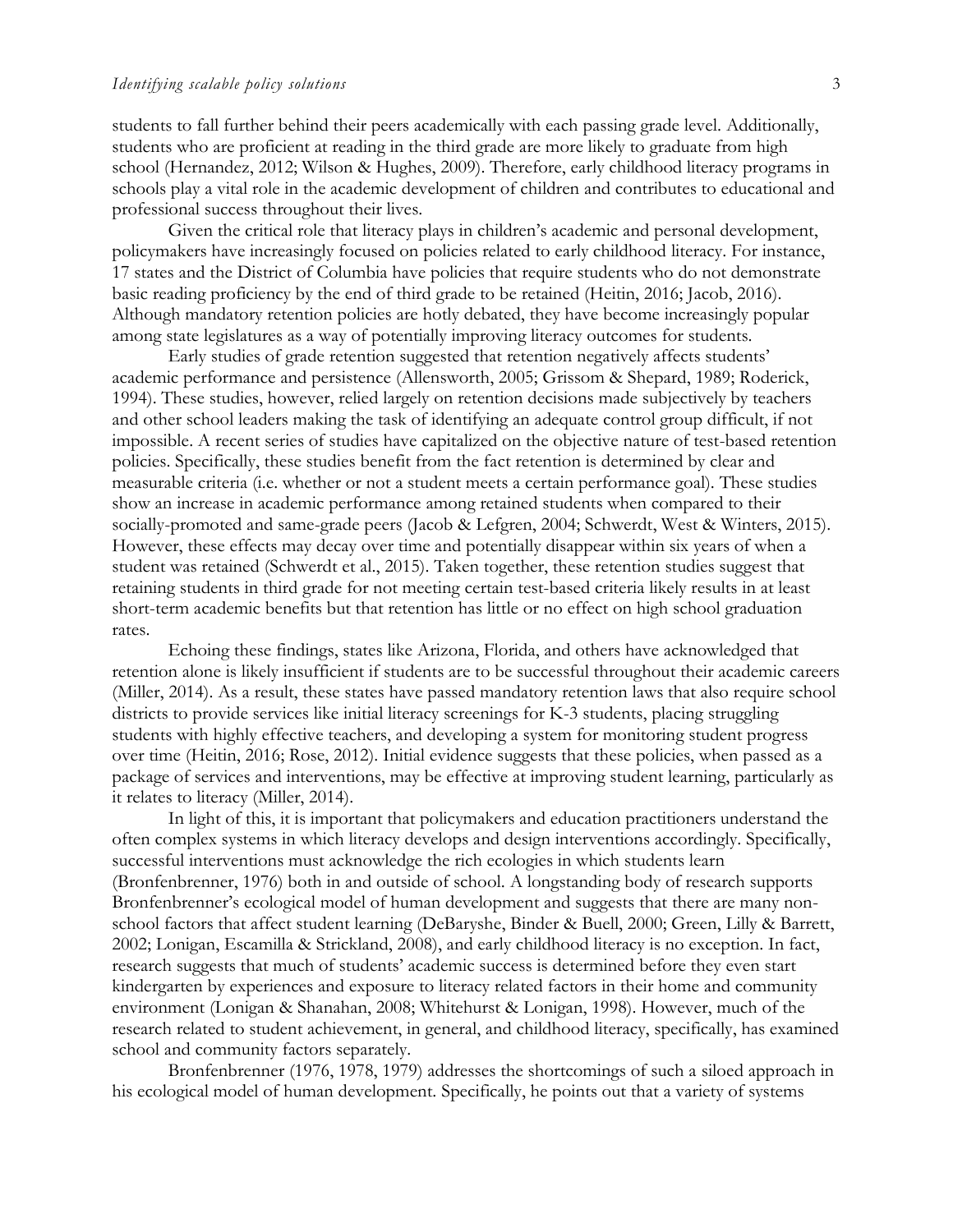$\overline{a}$ 

affect how people change over time. For instance, children learn from people with whom they most closely interact, such as their families, as well as through relationships with others in their neighborhoods and schooling environments. Additionally, interactions and influence can occur across settings, such as when a student's home life impacts how they learn in school, or vice versa. Beyond children's immediate environments, governing rules or policies, as well as religious beliefs or ideologies can influence their development (see also Rosa & Tudge, 2013).

Research has linked early childhood learning to a variety of experiences outside of the traditional school day including family life (DeBaryshe et al. 2000; Green et al. 2002; Lonigan et al., 2008; Lonigan & Shanahan, 2008) and preschool settings (Barnett, 2008; Snow, Burns & Griffin, 1998). As a result, education policies aimed solely at children's experiences in school settings may miss important factors that affect whether or not a child is successful academically. We account for this interrelatedness in our study by examining factors from various systems in addition to schoolrelated factors. Specifically, we examine relationships between school, district, and community factors and early childhood literacy. In this way, our analyses allow us to examine those factors that potentially have the strongest influence on childhood literacy while accounting for the complex systems in which children live. Further, it may give policymakers an indication of the systems that are most policy-relevant as it relates to improving early childhood literacy.

With regard to education policy implementation in the US, federal and state policies are often left to the discretion of individual school districts to determine how they should be implemented (Gunnarsson, Orazem, Sanchez & Verdisco, 2009). While there are pros with autonomy or local control for districts, it can also be burdensome for schools to come up with programs and the necessary resources (Dillon, 2011). Arizona is no stranger to local control of policy-driven education initiatives such as school choice and curriculum decisions. When it comes to early childhood literacy policy, Arizona has capitalized on a hybrid approach, maintaining the local control of individual agencies, schools, and programs, but collaborating state-wide to learn from, support, and build upon literacy best practices. Thanks to the leadership and coordination of Read on Arizona, Arizona is one of the leading states with efforts to identify, support, and improve early childhood literacy programs and outcomes.

Read On Arizona is a statewide, public/private partnership of agencies, philanthropic organizations, and community stakeholders committed to creating and supporting an effective continuum of services to improve language and literacy outcomes for Arizona's children from birth through age 8. Organized as a response to the Arizona state statutes on K-3 literacy and third grade reading retention<sup>1</sup>, Read On Arizona offers a holistic approach by bringing together agencies to identify how each of their individual missions can contribute to the collective effort to support literacy outcomes of Arizona's children. While schools play a significant role in literacy (Hanushek & Rivkin, 2007; Thapa, Cohen, Guffey & Higgins-D'Allesandro, 2013), and literacy data is more readily available from schools (e.g., screening and assessment scores, grade promotion rates), schools

<sup>1</sup> Arizona State Statute [15-704](http://www.azleg.gov/ars/15/00704.htm) requires school districts and charters to provide effective reading instruction, with initial screening; on-going diagnostic and classroom based reading assessments, and a system to monitor student progress. Arizona's revised statute [15-211](http://www.azleg.gov/FormatDocument.asp?inDoc=/ars/15/00211.htm&Title=15&DocType=ARS) requires all school districts and charters with a K-3 program to submit a comprehensive plan for reading instruction and intervention across grade kindergarten through grade 3. State funding is provided to schools to support the implementation of their K-3 reading plan. The goal is to have all grade three students in Arizona reading proficiently at grade level. Arizona Revised Statute [15-701](http://www.azleg.gov/ars/15/00701.htm) states that if data on the third grade statewide reading assessment is available and demonstrates that a student scored "falls far below" the student shall not be promoted from the third grade. There are two exemptions in Arizona Revised Statute [15-701.](http://www.azleg.gov/ars/15/00701.htm)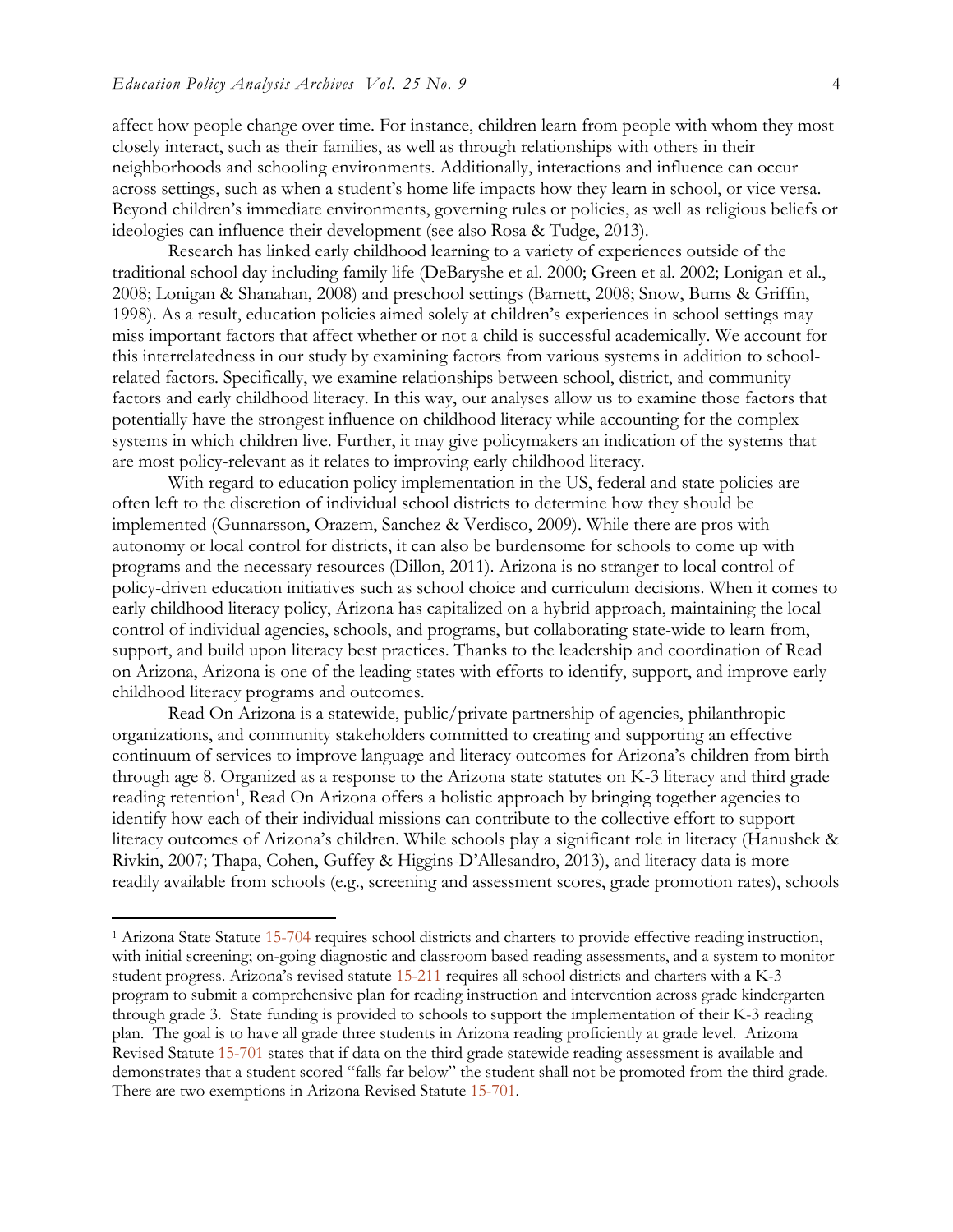cannot improve language and literacy outcomes on their own, and this work needs to start long before children enter formal schooling (DeBaryshe et al. 2000; Green et al. 2002; Lonigan et al., 2008). Read On Arizona and its partner organizations recognize this challenge and are leading an effort to promote early childhood literacy by examining the entire continuum.

For this study, agencies such as the Arizona Department of Education, Arizona Department of Health, First Things First, and Head Start collaborated by providing a diverse array of state-level data related to their work in order to better understand holistically how a variety of factors are related to childhood literacy. Such rich, representative data provides us with a unique opportunity to better understand how a diverse set of factors are potentially influencing childhood literacy across the state. To the extent that these factors can be influenced by legislation, our analysis will inform policy makers as they work to promote childhood literacy in Arizona and beyond.

Therefore, the purpose of this study is to identify policy-relevant community, district and school factors that are related to childhood literacy. Though the data in this study are specific to Arizona, it is important to note that Arizona has literacy challenges that also affect states across the country. For example, in 2015, 38% of Arizona's fourth graders fell below basic reading levels on the National Assessment of Educational Progress (NAEP) placing it only 6% below the national average (United States Department of Education, 2015). Further, Arizona is representative of the demographic shifts that are occurring in many states. For instance, Arizona is an ethnically diverse state with a large population of English language learners (Douglas, 2016), and 51% of all Arizona children are from low-income families (National Center for Children in Poverty, 2016). These challenges make Arizona an ideal case for understanding factors associated with childhood literacy, so that resources may be leveraged and strategies developed based on the identification and better understanding of such factors.

Specifically, with this study we ask the following research question: "What community-, district-, and school-level factors are related to third grade literacy, as measured by state reading assessment scores?" To do this, we make use of data collected from the Arizona Department of Education, First Things First, Head Start, and the Arizona Department of Health. Such rich data allows us to examine relationships between variables that, in many studies, have been examined separately. Further, it allows us to provide information that can be used by organizations and agencies serving children from birth to age 8 to strategically leverage resources, and to possibly identify effective policy solutions. In the following sections we give a brief overview of research related to childhood literacy, describe our sample and methods, present our results, and discuss the findings.

## **Literature Review**

Long-standing research exists that examines the strong relationship between early childhood experiences and the development of literacy skills. Since the home is typically the first place in which a child is exposed to language, a significant body of research has focused on the influence of children's home environments on literacy development (DeBaryshe et al. 2000; Green et al. 2002; Lonigan et al., 2008; Lonigan & Shanahan, 2008). Perhaps the strongest home-related factor is parent-child interactions (Crain-Thoreson, Dahlin & Powell, 2001; Curenton, Craig & Flanigan, 2008). Researchers have found that children who experience child-directed speech from a parent or caregiver tend to develop complex vocabularies and efficient information processing. This, in turn, leads to greater cognitive gains throughout life (Lonigan et al., 2008; Lonigan & Shanahan, 2008; Whitehurst & Lonigan, 1998). Research also indicates that children's exposure to written language begins in the home which, depending on the amount and quality of the exposure, can influence their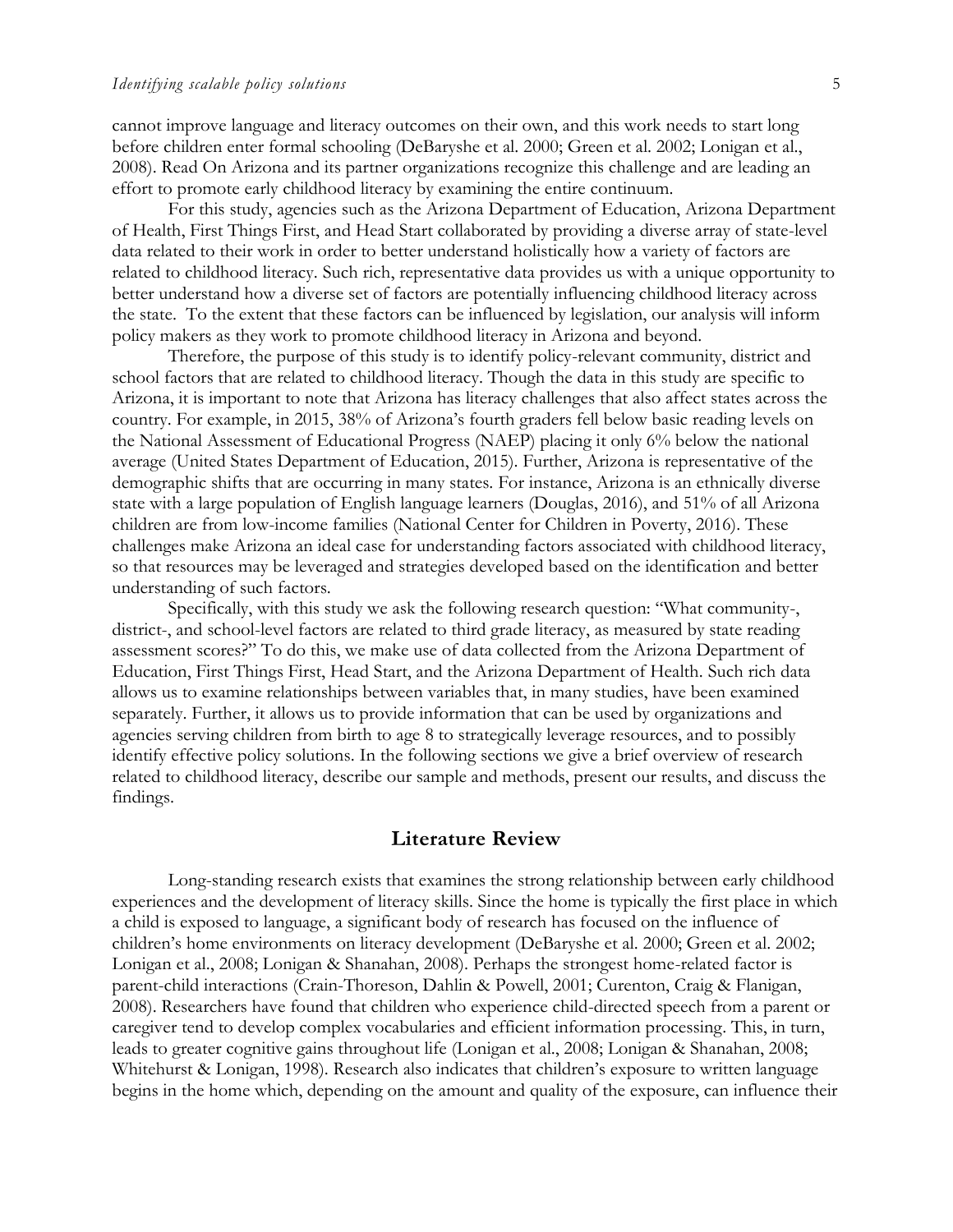literacy skills (Whitehurst & Lonigan, 1998). Additional early literacy skills like symbolic decoding and phonemic awareness develop through interactions with adults and play an important role in literacy preparation (Justice, 2006; Lonigan et al., 2008).

Although many literacy-related skills are first learned in the home, studies have shown that preschools and other early childhood education programs can play an important role in literacy development (Barnett, 2008). To this end, students who attend programs that teach skills like phonemic awareness, phonics, vocabulary, comprehension, and fluency are more likely to be prepared as they enter the first years of school than students who do not attend such early childhood programs (Snow et al., 1998). When children enter elementary school, they build on their previous experiences to further develop these skills. In school-based literacy programs, children learn to manipulate sounds, read novel words, and infer word meanings from context, all of which are critical literacy skills (Snow et al., 1998). Research suggests high-quality instruction that focuses on these skills can result in significant gains for students (Bursuck et al., 2004; Vaughn, Wanzek & Fletcher, 2007).

The effects of reading programs in elementary school can differ based on a child's early childhood experiences and the accumulation of literacy skills over time (Neaum, 2010; Snow et al., 1998). Studies indicate that children from low-income families are more likely to enter kindergarten with fewer of the prerequisite skills required for reading and, therefore, are in greater need of remediation when they enter school (Hart & Risley, 1995). This is likely due to lesser exposure to child-directed speech, oral and written vocabulary, and books than middle- and high-income families.

Less research exists on school- and district-level practices that are associated with literacy. However, a handful of studies indicate that distributed instructional leadership may promote student learning and, by extension, early childhood literacy (Gedik & Bellibas, 2015; Lee, Hallinger, & Walker, 2012). These studies conclude that when instructional leadership responsibilities are shared by multiple staff members (i.e. administration, teachers, coaches, etc.), instructional quality is better and, as a result, school-wide achievement is higher. Research also indicates that school-district alignment as it relates to classroom practices and strategic allocation of resources are associated with higher literacy rates at the school-level (Knapp, Copland, Honig, Plecki & Portin, 2014; Miles & Frank, 2008). In other words, students are more likely to learn when district policies are adhered to in the classroom and when resources are strategically devoted to improving student achievement.

Although districts, schools, and families play an important role in students' literacy development, several studies indicate that community-related factors matter as well. For instance, access to health and nutrition services can impact students' academic achievement, particularly when students have preexisting illnesses (Fiscella & Kitzman, 2009). Specifically, students whose families do not have access to resources that promote physical, psychological, and emotional health often perform below their peers, presumably because they are often absent from school due to untreated illnesses (Basch, 2011; Cohodes, Kleiner, Lovenheim & Grossman, 2014; Liberty, Pattermore, Reid & Tarren-Sweeney, 2012). Children's health at birth has also been linked to their academic achievement later in life (Hack et al., 1994; Hall, McLeod, Counsell, Thomson & Mutch, 1995; Islam, 2015). When children are born premature or if their birth weight is below average, they are less likely to perform well in school because of associated complications like learning disabilities and lower cognitive functioning (Litt, Taylor, Klein & Hack, 2005; Taylor, Klein, Minich & Hack, 2000). Finally, a long-standing body of literature suggests that access to high-quality preschools has a lifelong impact on children, which contributes to community-related factors such as college degree attainment, employability and higher earnings, as well as reduced crime and teen pregnancy (Yoshikawa et al., 2013).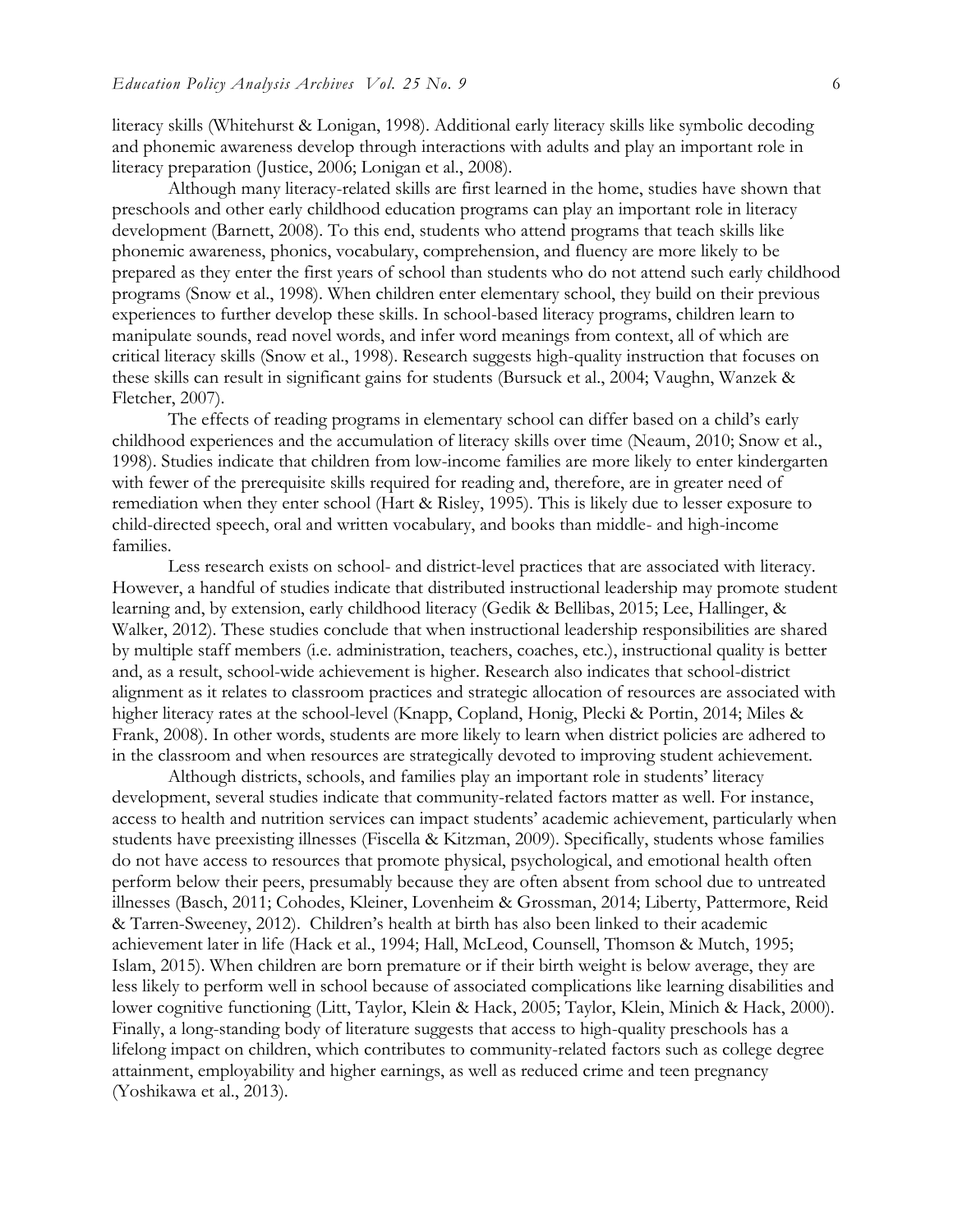$\overline{a}$ 

#### **Data**

Data for this study were identified and provided by members of the Read On Arizona data taskforce which includes the Arizona Department of Education, the Arizona Department of Health Services, First Things First, and Head Start.<sup>2</sup> These data include statewide school-, district-, and primary care area-level (i.e. health-related outcomes) variables for 1,254 schools, 450 school districts, and 120 primary care areas (health care regions) spanning the 2010-2011 and 2013-2014 school years. Because of the large amount of data included in these datasets and the exploratory nature of this analysis, it was important to examine relationships between variables before deciding which variables would be included in the analyses. The complete dataset included a variety of factors that each agency had identified as being related to student learning. These included things like student demographics, enrollment, school-level benchmark scores, pre-school quality data, school letter grades, asthma-related hospital visits for youth in the region, and information related to pre-term and underweight births. Additionally, school- and district-level data were broken down by student subgroups. In total, the dataset included well over 100 variables across multiple years. Therefore, variables were chosen based on the following criteria: a) their degree of correlation with third grade reading scores on the state standardized reading exam, b) their degree of correlation with other variables<sup>3</sup>, c) the completeness of the data for each variable, and d) whether or not the variable had been identified as likely contributing to student learning in previous research.

While it would have been ideal to include information related to all of the factors identified in our literature review, it is important to note that our analyses only include those variables which were available to us. Table 1 presents the final set of variables that were included in our analyses. Looking at these, several choices are worth noting. First, we chose to include second grade retention from the 2011-2012 school year (as opposed to the 2013-2014 school year) because second grade students who were retained in this year would have been third graders in the 2013-2014 school year. If there is a relationship between the percentage of students retained in the second grade and the percentage of students who later pass the third grade AIMS reading test, then choosing this year increases the likelihood that the same students are included in both the predictor and the outcome. Similarly, we chose to include kindergarten type from the 2010-2011 school year as kindergarteners in that year would be third graders in 2013-2014. We also chose to include data on pre-term, teen, and underweight births from 2007-2008 as this was the closest year to when third graders in 2013- 2014 would have been born. Finally, our asthma data comes from the 2011-2012 school year because it was the most recent year available in which third graders in 2013-2014 would have been observed in that database.

<sup>2</sup> The Arizona Department of Education is a state agency that oversees public education throughout the state. The Arizona Department of Health Services is a state agency that promotes and protects the health of Arizona's children and adults. Its mission is to set the standard for personal and community health through direct care, science, public policy, and leadership. First Things First is a state board that works to ensure that all children succeed in school and life by creating a family-centered, comprehensive, collaborative and highquality early childhood system that supports the development, health and early education of all Arizona's children birth through age 5. Head Start is a program of the United States Department of Health and Human Services that provides comprehensive early childhood education, health, nutrition, and parent involvement services to low-income children and their families.

<sup>&</sup>lt;sup>3</sup> Regression analyses, including the multilevel models used in this study, generate estimates of the relationship between each predictor and the outcome independent of all other predictors in the analysis. Therefore, it is important to select variables that are minimally correlated with each other to ensure that individual relationships can be detected.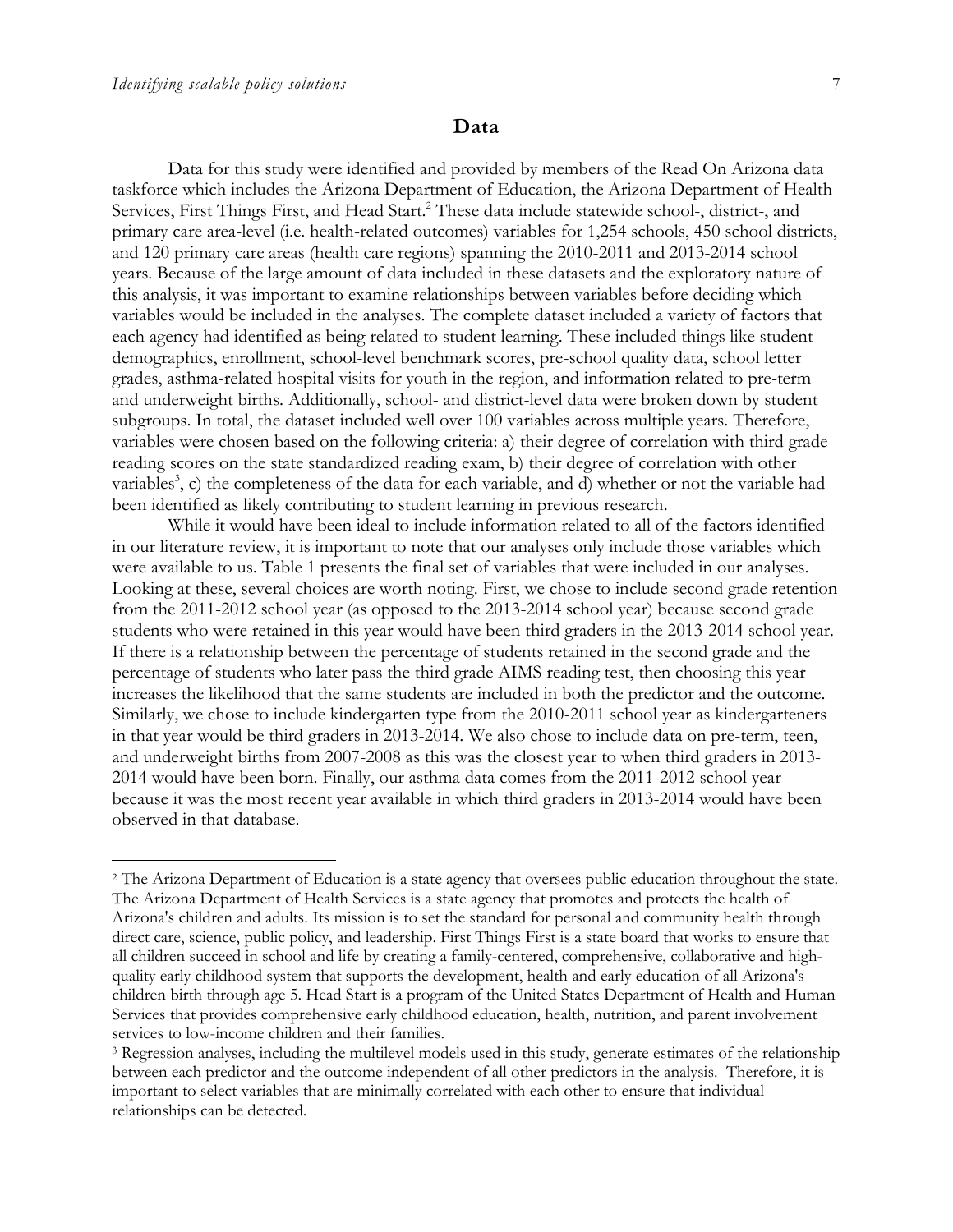| v ariavies incinuea in the anarysis<br>Variable                            |                                                                                                                                                                                                                                                                 |
|----------------------------------------------------------------------------|-----------------------------------------------------------------------------------------------------------------------------------------------------------------------------------------------------------------------------------------------------------------|
| School-Level                                                               | Description                                                                                                                                                                                                                                                     |
| 3rd Grade % Passing State Standardized<br>Reading Assessment in 2013-2014* | Percentage of $3rd$ grade students who scored at<br>either the "Meets" or "Exceeds" achievement<br>levels during the 2013-2014 school year.                                                                                                                     |
| Charter*                                                                   | An indicator for whether a school was a charter<br>or district school.                                                                                                                                                                                          |
| School Enrollment*                                                         | School enrollment on the last day of October<br>during the 2013-2014 school year.                                                                                                                                                                               |
| $\%$ FRL*                                                                  | Percentage of students that qualified for free-<br>and reduced-price lunch during the 2013-2014<br>school year.                                                                                                                                                 |
| 3rd Grade Attendance Rate*                                                 | Average $3rd$ grade attendance rate during the<br>2013-2014 school year.                                                                                                                                                                                        |
| 2 <sup>nd</sup> Grade Retention Rate*                                      | Percentage of $2nd$ grade students that were<br>retained during the 2011-2012 school year.<br>2011-2012 was chosen because students<br>retained during this year would presumably be<br>in the $3rd$ grade in 2013-2014.                                        |
| Chronic Absence Rate*                                                      | Percentage of students schoolwide who were<br>absent for 18 or more days during the 2013-<br>2014 school year.                                                                                                                                                  |
| Kindergarten Type*                                                         | Indicators for whether a school offered full-<br>day, half-day, or mixed kindergarten during the<br>2010-2011 school year. 2010-2011 was chosen<br>because this is the year in which $3rd$ graders in<br>2013-2014 would have been enrolled in<br>kindergarten. |
| Number of Preschools in Zip Code***                                        | Number of preschools in a given school's zip<br>code in 2014.                                                                                                                                                                                                   |
| District-Level                                                             |                                                                                                                                                                                                                                                                 |
| District Enrollment*                                                       | Districtwide enrollment on the last day of<br>October during the 2013-2014 school year.                                                                                                                                                                         |
| $\%$ FRL*                                                                  | Percentage of students throughout each district                                                                                                                                                                                                                 |

## Table 1 *Variables included in the analysis*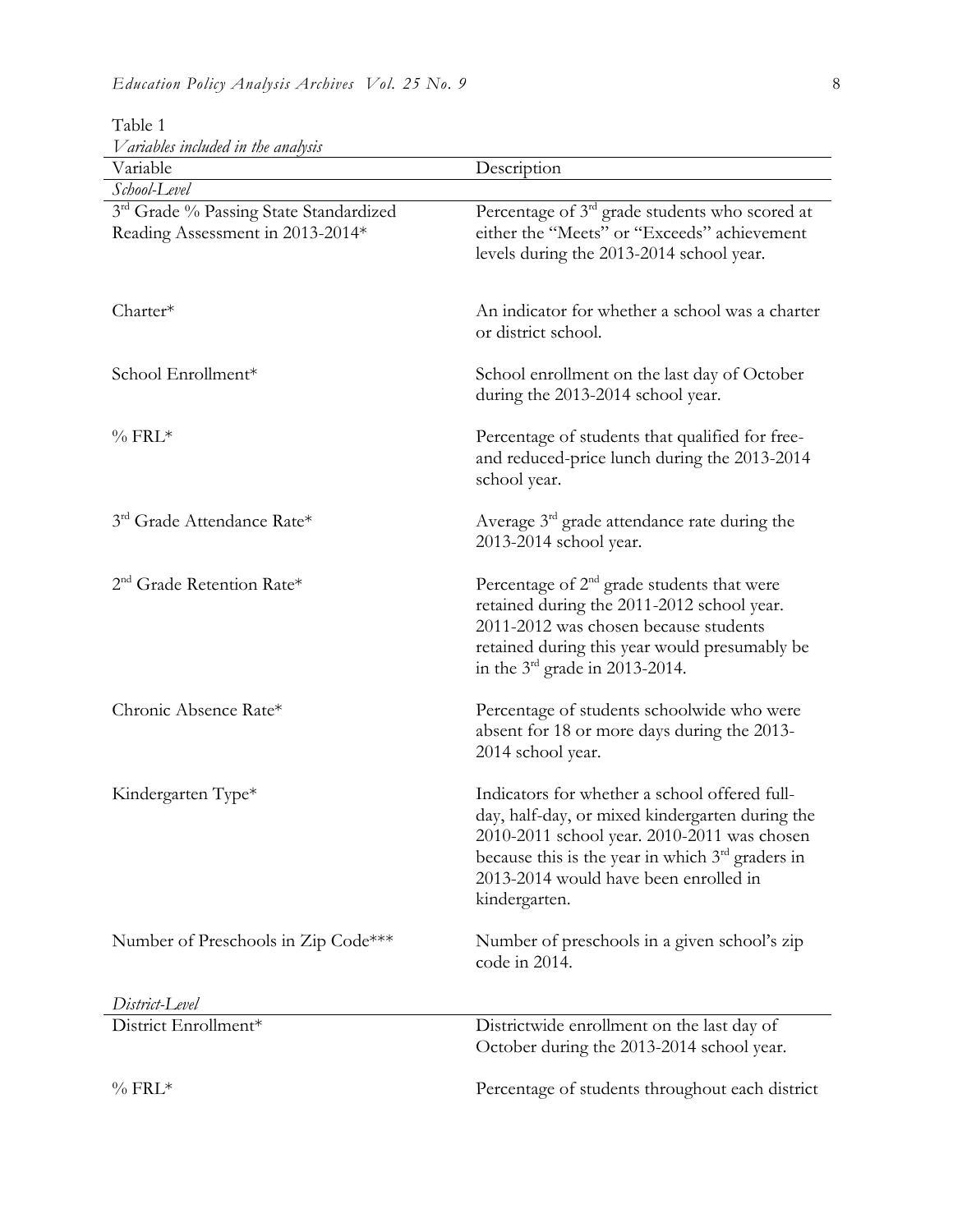$\overline{a}$ 

|                            | that qualified for free- and reduced-price lunch<br>during the 2013-2014 school year.                                                                                                                                                                           |
|----------------------------|-----------------------------------------------------------------------------------------------------------------------------------------------------------------------------------------------------------------------------------------------------------------|
| 3rd Grade Attendance Rate* | Average 3 <sup>rd</sup> grade districtwide attendance rate<br>during the 2013-2014 school year.                                                                                                                                                                 |
| $2nd$ Grade Retention*     | Percentage of $2nd$ grade students that were<br>retained during the 2011-2012 school year<br>throughout each district. 2011-2012 was chosen<br>because students retained during this year<br>would presumably be in the 3 <sup>rd</sup> grade in 2013-<br>2014. |
| Chronic Absence Rate*      | Percentage of students districtwide who were<br>absent for 18 or more days during the 2013-<br>2014 school year.                                                                                                                                                |
| Primary Care Area          |                                                                                                                                                                                                                                                                 |
| Low Birth Weight**         | Percentage of low birth weight births in each<br>primary care area in 2007-2008.                                                                                                                                                                                |
| Preterm Births**           | Percentage of preterm births in each primary<br>care area in 2007-2008.                                                                                                                                                                                         |
| Teen Births**              | Percentage of teen births per 1,000 women in<br>each primary care area in 2007-2008.                                                                                                                                                                            |
| Asthma**                   | Rate of ER visits for 6 to 8 year olds with<br>Asthma as the principal diagnosis per 10,000<br>ER visits in each primary care area in 2011-<br>2012.                                                                                                            |

\* indicates data provided by the Arizona Department of Education, \*\* indicates data provided by the Arizona Department of Health Services, \*\*\* indicates data provided by Head Start, data provided by First Things First were included in a separate analysis.

After excluding cases with missing data, the original sample of 1,254 schools was reduced to 758 schools (see Table 2). Despite this, the means and standard deviations of the variables in the final sample are nearly identical to those in the original dataset with the exception of the percentage of charter schools, the percentage of schools offering full-day and half-day kindergarten, school and district enrollment, and asthma rates. With regard to the change in the percentage of charter schools, charter schools are not required to report free-and-reduced price lunch data unless they participate in the federal free-and-reduced price lunch program. Therefore, many charter schools did not have this data and were excluded from the analysis. For school and district enrollments, schools were most often excluded because of masked data.<sup>4</sup> Consequently, the average school enrollment in our

<sup>4</sup> Data is masked when the number of students in a given category is small enough that these students might be identified individually. Masked data is most common among smaller schools as they are more likely to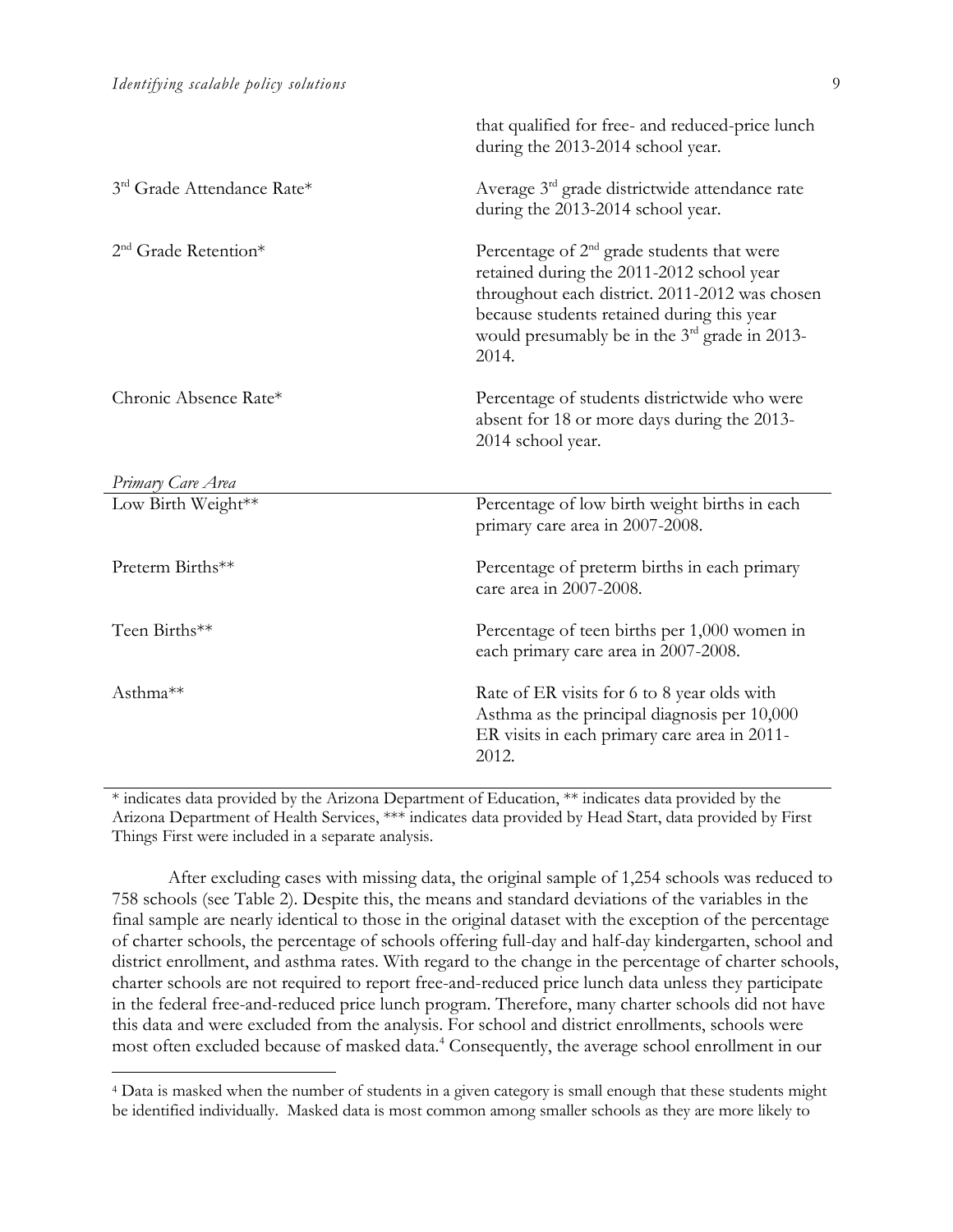final sample is slightly higher than in the original sample. Finally, differences in the percentages of kindergarten types and asthma rates could be related to the previously identified characteristics (i.e. if most of the small schools that were excluded also offered half day kindergarten), some unknown factor, or simply to chance. Regardless of the reason, it is important to note that results from these analyses are only applicable to schools that were included in the final sample.

|                                               | All Elementary Schools |                 | Elementary Schools in Final |           |
|-----------------------------------------------|------------------------|-----------------|-----------------------------|-----------|
|                                               |                        |                 | Sample                      |           |
|                                               |                        | <b>Standard</b> |                             | Standard  |
| Variable                                      | Mean                   | Deviation       | Mean                        | Deviation |
| % Passing State Standardized                  | 76.82                  | 14.05           | 76.32                       | 12.48     |
| Reading Assessment                            |                        |                 |                             |           |
| Charter                                       | $.24***$               |                 | $.10***$                    |           |
| Full Day Kindergarten                         | $.77**$                |                 | $.83**$                     |           |
| Half Day Kindergarten                         | $.08***$               |                 | $.04***$                    |           |
| Mixed Kindergarten                            | .13                    |                 | .13                         |           |
| School Enrollment                             | 570.63***              | 272.46          | 631.27***                   | 232.16    |
| School % FRL                                  | 63.73                  | 26.28           | 63.86                       | 26.59     |
| School 3rd Grade Attendance Rate              | 95.36                  | 1.46            | 95.41                       | 1.26      |
| School 2 <sup>nd</sup> Grade Retention        | 2.42                   | 1.75            | 2.31                        | 1.55      |
| School Chronic Absence Rate                   | 10.00                  | 5.78            | 9.48                        | 4.47      |
| Number of Preschools in Zip Code              | 7.15                   | 6.39            | 7.68                        | 6.49      |
| District Enrollment                           | 17,329.35***           | 19,093.18       | 20,507.13***                | 19,350.34 |
| District % Free and Reduced Lunch             | 62.74                  | 20.82           | 61.57                       | 21.30     |
| District 3rd Grade Attendance Rate            | 95.32                  | 1.19            | 95.37                       | .91       |
| District 2 <sup>nd</sup> Grade Retention Rate | 2.29                   | 1.58            | 2.13                        | 1.23      |
| District Chronic Absence Rate                 | 11.75                  | 5.99            | 11.54                       | 4.76      |
| Low Birth Weight                              | 7.14                   | .97             | 7.13                        | .82       |
| Preterm Births                                | 10.24                  | 1.16            | 10.26                       | 1.07      |
| Teen Births                                   | 56.02                  | 7.07            | 55.74                       | 6.13      |
| Asthma                                        | 466.30***              | 167.94          | 492.89***                   | 152.53    |
|                                               | $N = 1,254$            |                 | $N = 758$                   |           |

## Table 2

 $\overline{a}$ 

*Descriptive Statistics* 

\* indicates  $p < .05$ , \*\* indicates  $p < .01$ , \*\*\* indicates  $p < .001$ 

## **Method and Findings**

Because multiple schools may reside in the same school district, or primary care area, it is likely that schools in these regions have similar assessment scores due to the relationship between factors at the higher level. Therefore, this data is well-suited to an analysis using multilevel models (Snijders and Bosker, 2012). Specifically, cross-classified multilevel models were used since the

have only a handful of students in a given category (i.e. third graders passing state standardized reading test, retention in the second grade, etc.).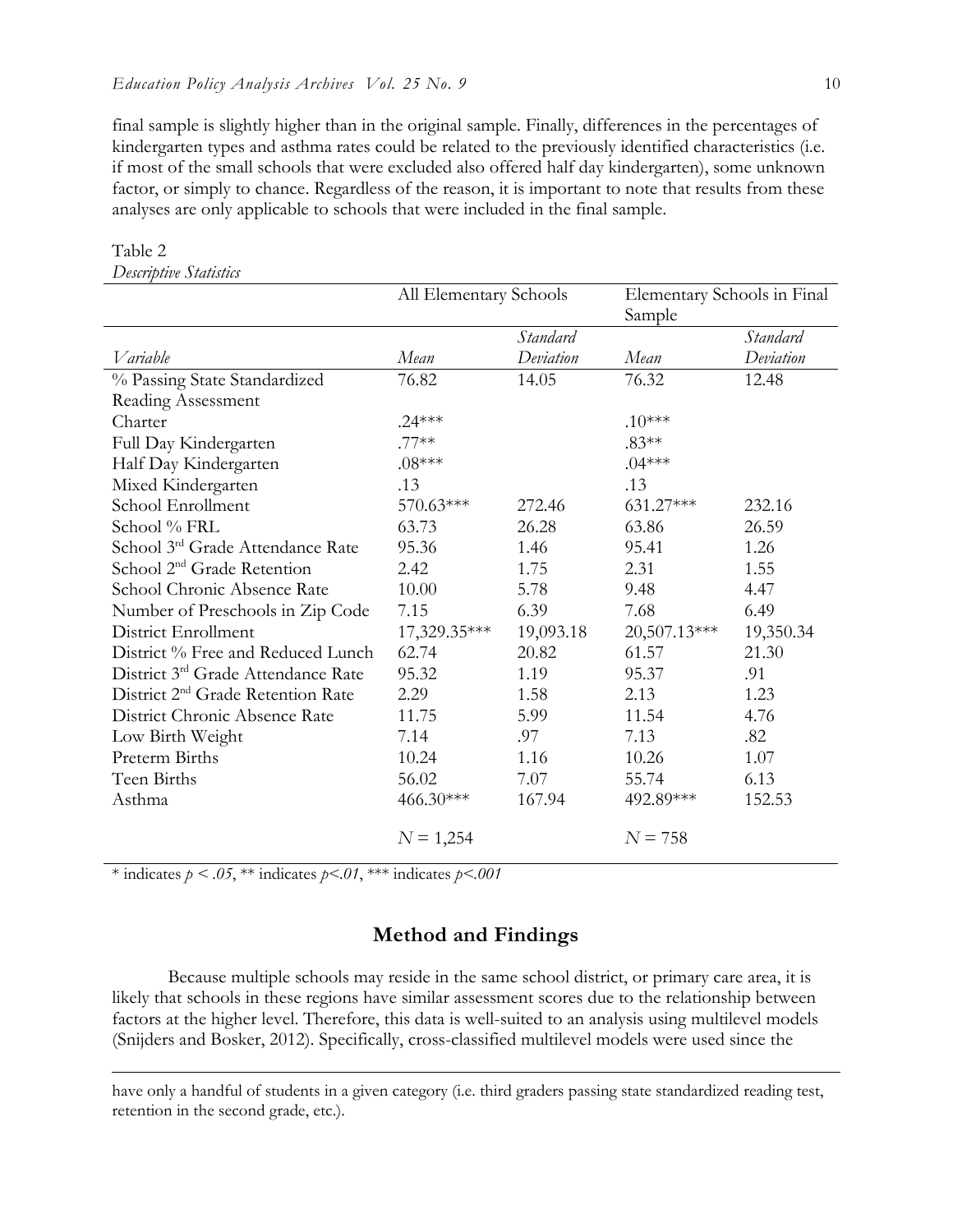schools in the data set are nested within school districts and primary care areas (i.e. higher-level units) that do not precisely overlap in many cases (i.e. two schools may be part of the same district but different primary care areas). In each of these analyses, the outcome of interest is the percentage of students passing the state standardized reading assessment in the third grade in 2014 at the school-level. The statistical models used in our analyses take the following general form:

$$
Y_{i(j,k)} = \gamma_{0ijk} + \sum_{a=1}^{q} \gamma_a x_{aijk} + \sum_{b=1}^{q} \gamma_b z_{bj} + \sum_{c=1}^{q} \gamma_c w_{ck} + U_{0j} + W_{0k} + R_{ijk}
$$

Where  $Y_{i(j,k)}$  is the percentage of students passing the state standardized reading assessment in the third grade at school *i* which is in district *j* and primary care area *k*, γ0ijk is the fixed effect of the intercept,  $\gamma_a$  represents the fixed effect coefficient for school-level variable  $x_{aijk}$ ,  $\gamma_b$  represents the fixed effect for the district-level variable  $z_{bi}$ ,  $\gamma_c$  represents the fixed effect coefficient for primary care area variable  $w_{ck}$ ,  $U_{0j}$  is the district-level random component,  $W_{0k}$  is the primary care area random component, and Rijk is the school-level random component.

Table 3 presents the results of our analysis. As an initial step, it is important to determine the extent to which clustering is present in our data and whether or not the inclusion of random effects are appropriate. To do this, we ran an "empty" or intercept-only model. Using the random effects of the empty model, we can calculate a series of intra-class correlations (ICC) (Snijders & Bosker, 2012). The ICC gives us an indication of the extent to which clustering is occurring in our data and whether or not the use of multilevel modeling is appropriate. Cross classified models are different from traditional multilevel models in that they produce multiple ICCs (Snijders & Bosker, 2012). In this instance, we calculate an ICC for schools in the same district but different primary care areas, schools in the same primary care area but different districts, and schools that are in the same district and primary care area. The ICC is .36 for schools in the same district but in different primary care areas, .15 for schools in the same primary care area but in different districts, and .51 for schools in the same districts and same primary care areas. Chi square tests comparing a completely empty model to a model with a random district effect, and also comparing a model with a random district effect to one with a random district and primary care area effects indicate that the inclusion of both random effects is necessary ( $\chi^2$  = 252.7 and 24.48, respectively,  $p$  < .001).

In addition to the parameter estimates from the empty model, Table 3 shows estimates from two additional analyses using the complete model. As Enders and Tofighi (2007) point out, the choice of centering is important. When level 1 variables are grand-mean centered, they are allowed to correlate with level 2 variables. Consequently, results from grand-mean centered analyses show relationships that are independent of *all* other variables in the analysis. In contrast, when level 1 variables are centered at their group means, level 1 and level 2 variables are uncorrelated. Table 3 includes the results of both grand- and group-mean centered analyses. In the grand-mean centered analysis, school-level variables are allowed to correlate with district and primary care area variables. In contrast, the group-mean centered analysis includes school-level variables that are centered within their respective districts making them uncorrelated with district variables and only slightly correlated with primary care variables.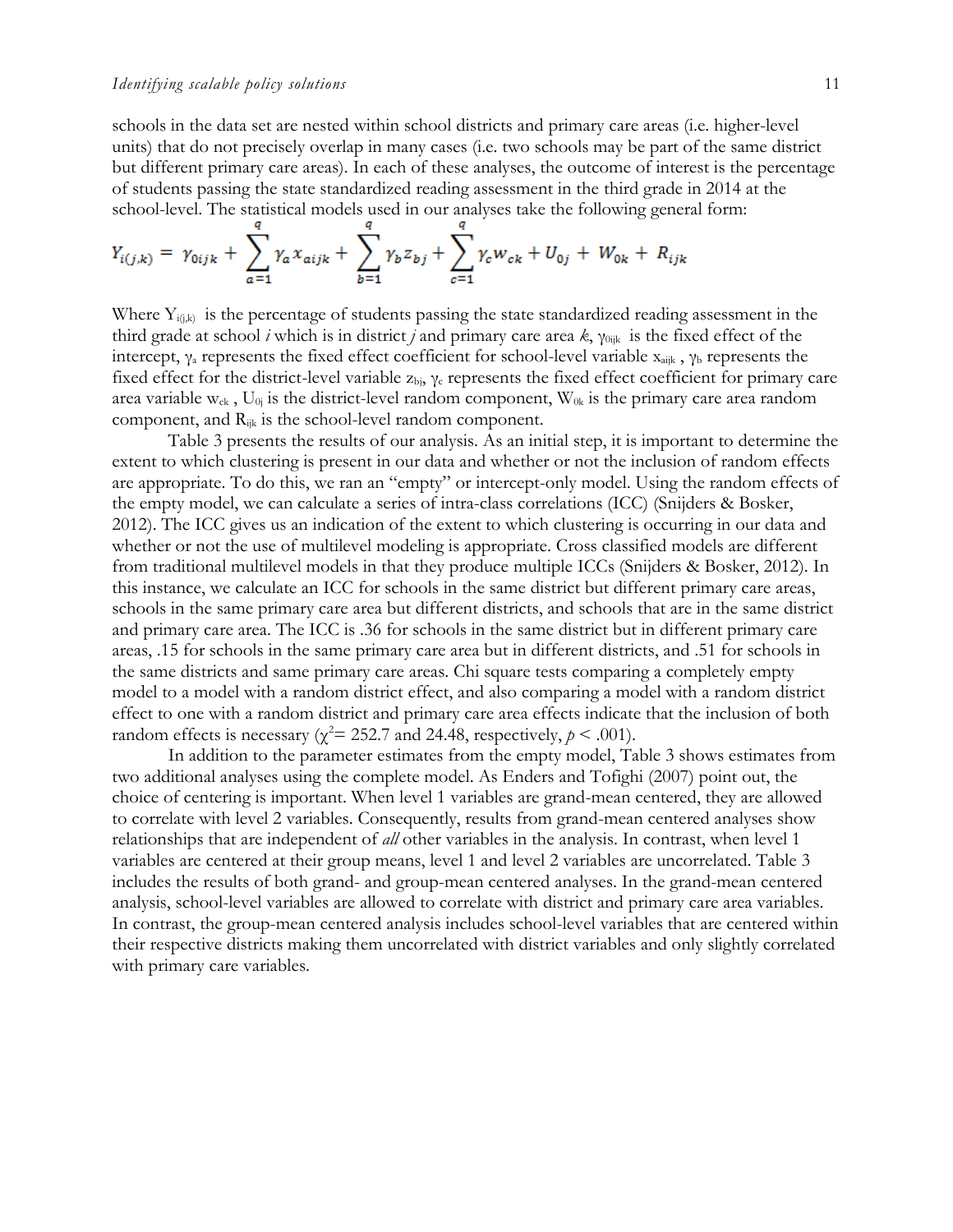| ante |  |
|------|--|
|      |  |

*Results of empty, grand-mean centered, and group-mean centered analyses*

|                                        | <b>Empty</b> Model | Grand-Mean Centered | Group-Mean Centered |
|----------------------------------------|--------------------|---------------------|---------------------|
| <b>Fixed Effects</b>                   |                    |                     |                     |
| Intercept                              | 76.86***           | 94.88***            | 74.96***            |
|                                        | (1.04)             | (2.96)              | (2.20)              |
| Charter                                |                    | $6.34***$           | $6.81***$           |
|                                        |                    | (0.33)              | (1.51)              |
| Half Day Kindergarten                  |                    | $-0.69$             | 0.65                |
|                                        |                    | (2.02)              | (3.20)              |
| Mixed Kindergarten                     |                    | 0.89                | $-0.54$             |
|                                        |                    | (1.43)              | (1.98)              |
| School Enrollment                      |                    | $-0.00$             | $-0.00$             |
|                                        |                    | (0.00)              | (0.00)              |
| School % FRL                           |                    | $-0.30***$          | $-0.31***$          |
|                                        |                    | (0.02)              | (0.02)              |
| School 3rd Grade                       |                    | 1.49***             | $1.36***$           |
| Attendance Rate                        |                    | (0.33)              | (0.34)              |
| School 2 <sup>nd</sup> Grade Retention |                    | 0.23                | 0.21                |
|                                        |                    | (0.31)              | (0.31)              |
| School Chronic Absence                 |                    | $-0.27*$            | $-0.31*$            |
| Rate                                   |                    | (0.12)              | (0.14)              |
| Number of Preschools in                |                    | $-0.00$             | 0.08                |
| Zip Code                               |                    | (0.07)              | (0.08)              |
| District Enrollment                    |                    | 0.00                | 0.00                |
|                                        |                    | (0.00)              | (0.00)              |
| District % Free and                    |                    | $-0.04$             | $-0.35***$          |
| Reduced Lunch                          |                    | (0.04)              | (0.03)              |
| District 3rd Grade                     |                    | $-0.04$             | $1.35*$             |
| Attendance Rate                        |                    | (0.72)              | (0.68)              |
| District 2 <sup>nd</sup> Grade         |                    | $-0.75$             | $-0.48$             |
| <b>Retention Rate</b>                  |                    | (0.45)              | (0.33)              |
| District Chronic Absence               |                    | 0.29                | 0.07                |
| Rate                                   |                    | (0.17)              | (0.15)              |
| Low Birth Weight                       |                    | $-0.34$             | $-.40$              |
|                                        |                    | (0.59)              | (0.60)              |
| Preterm Births                         |                    | $-13.67$            | $-15.83$            |
|                                        |                    | (47.32)             | (47.86)             |
| Teen Births                            |                    | $-4.91$             | $-6.13$             |
|                                        |                    | (9.62)              | (9.98)              |
| Asthma                                 |                    | 0.00                | 0.00                |
|                                        |                    | (0.00)              | (0.00)              |
| Random Effects                         | Variance           |                     |                     |
| $\tau^2$ <sub>W</sub>                  | 27.59**            | 0.00                | 0.00                |
|                                        | (10.28)            | (0.00)              | (0.00)              |
| $\tau^2_{\ U}$                         | 68.11***           | 28.40**             | 33.53***            |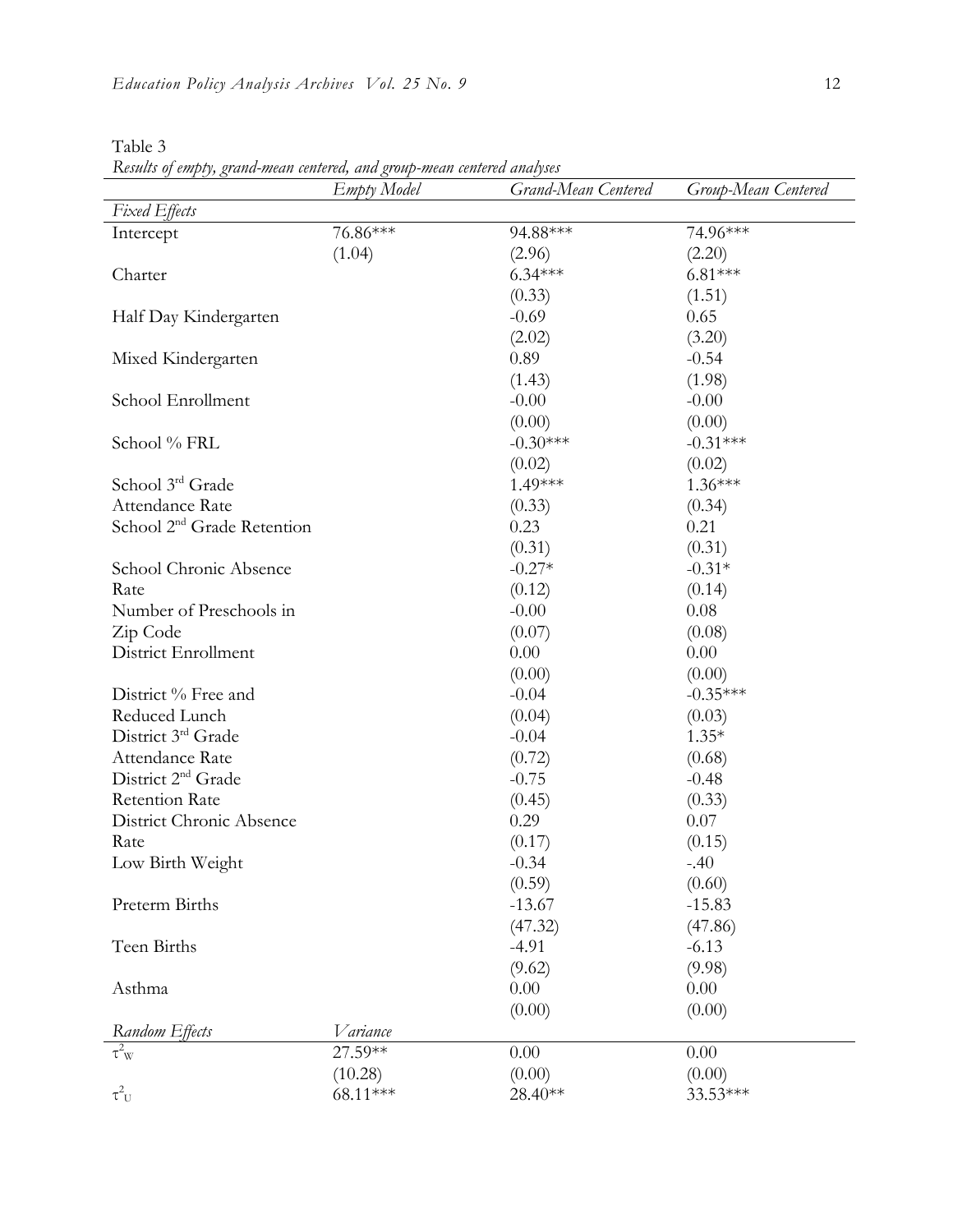#### *Identifying scalable policy solutions* 13

|                | (16.32)    | (8.25)     | (8.84)   |  |
|----------------|------------|------------|----------|--|
| $\sigma^2$     | $90.83***$ | $57.55***$ | 57.31*** |  |
|                | (5.46)     | (3.59)     | (8.84)   |  |
| Log Likelihood | 5824.64    | 5368.93    | 5377.86  |  |
| n              | 758        | 758        | 758      |  |

 $*$  indicates p < .05, \*\* indicates p <.001, \*\*\* indicates p <.001

The analyses in columns 2 and 3 estimated  $\tau^2$  to equal zero. This presents estimation problems related to the Hessian matrix. As a result, our final estimates did not include  $\tau^2$ <sub>W</sub> although we include the initial estimates of zero here to aid in the interpretation of the results.

Looking at the grand-mean centered analysis, four coefficients are statistically significant at *p* < .05. These four variables are whether or not a school was a charter school, the percentage of students in poverty (FRL), third grade attendance rate, and the schoolwide chronic absence rate. The charter school coefficient indicates that, on average, charter schools had roughly 6% more students pass the state standardized reading assessment than traditional district schools after controlling for all other factors (such as poverty, enrollment, etc.). The coefficient for percent FRL shows that for every 1% increase in the percentage of students in poverty, there is an average decrease of .3% in the number of students passing the state standardized reading assessment. With regard to attendance rates, a 1% increase in attendance rate is associated with an average increase of 1.5% of students passing the state standardized reading assessment. Finally, the coefficient for chronic absence rate indicates that a 1% increase in chronic absenteeism is associated with a .3% decrease in the number of students passing the state standardized reading assessment.

As previously mentioned, when variables are centered about their grand means, level 1 (e.g., schools) and level 2 variables (e.g., districts and primary care areas) are allowed to correlate. Therefore, level 2 variables will only be statistically significant if their relationships with the outcome are independent of level 1. However, in the first analysis, only school-level variables were statistically significant. Therefore, the district- and primary care-level variables included in our analysis are not significantly related to school-level reading scores after accounting for school-level variables. Despite these non-significant results, it may be useful to know if any of the district- or primary care-level variables are related to reading achievement independent of school-level variables. To do this, we conducted an analysis where school-level variables are centered at their group means (in this case, their respective districts). As mentioned before, this ensures that school-level variables are uncorrelated with district- and primary care-level variables. However, it is important to note that since districts and primary care areas are both considered level-2 variables, they are correlated with each other making the regression coefficients partial, but still uncorrelated with school-level variables.

As shown in Table 3, the results of the group-mean centered analysis are similar to those of the grand-mean centered analysis with two notable exceptions: district percentage of FRL and district third grade attendance rates. Much like we saw at the school-level, the coefficient for district percent FRL indicates that a 1% increase in the district-level poverty rate is associated with .4% decrease in the number of students passing the state standardized reading assessment reading at the school-level. Similarly, a 1% increase in district-level attendance rates is associated with a 1.4% increase in the percentage of students passing the state standardized reading assessment at the school-level. These results are not surprising given the strong relationships observed in the grandmean centered analysis.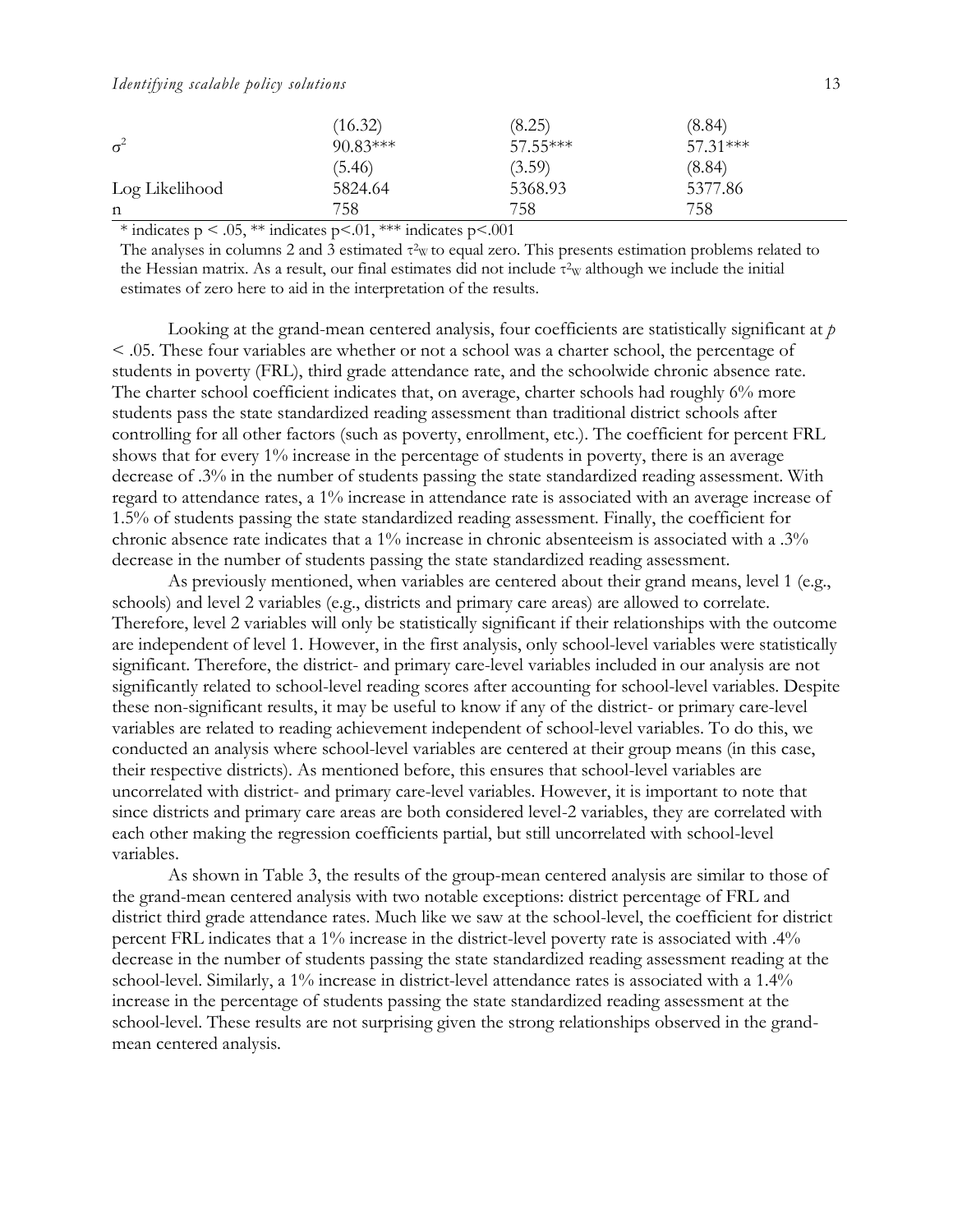## **Discussion**

First and foremost, it is important to point out that the relationships described in this study are correlational, not causal. In other words, one cannot conclude with any degree of certainty that these variables caused changes in school-level reading scores. Further, this analysis is exploratory in nature, meaning that the theoretical underpinnings of these relationships can only be speculated. That said, four school-level variables consistently showed a statistically significant relationship across all of the analyses: whether or not a school is a charter school, percentage of poverty, third grade attendance rates, and chronic absenteeism.

With regard to charter schools, this relationship should be interpreted in light of two caveats. First, a significant number of charter schools were excluded from the final sample, due mostly to missing free-and-reduced price lunch data and masked data due to the fact that many charter schools often have smaller enrollments than district schools. In speculation, it is likely that the charter schools in the sample, on average, serve higher percentages of low-income students since only schools that participate in the federal free and reduced price lunch program are required to report this data. Although this does not affect the results of the analysis, it is important to remember that the findings only apply to the schools in the final sample. If all charter schools were included in the analysis, a different relationship might be observed. Second, charter schools are subject to a rigorous review process where low-performing schools are routinely closed by the state. It should come as no surprise, then, that charter schools in the sample perform higher, on average, than district schools simply for the fact that consistently low-performing charter schools are not allowed to enroll students. Still, the difference between charter and district schools in the sample is quite large and is likely due to factors other than those mentioned above, which is worthy of further research.

It should come as no surprise that our analysis found poverty to be negatively correlated with student achievement. A substantial, long-standing body of research indicates that children from low-income families perform below their non-low-income peers. Although the exact mechanisms that link poverty to lower academic achievement are the topic of much debate, the relationship is strong and well-documented.

Finally, our analysis showed that third grade attendance rates and chronic absenteeism are strongly related to third grade reading scores even after controlling for poverty. Because the correlation between poverty and student achievement is so high in this data set  $(r = -0.71)$  and because poverty is correlated with both attendance and absenteeism (*r* = -.35 and .49, respectively), the fact that these remain statistically significant is noteworthy. Again, it is important to state that these relationships may not be causal in nature. For instance, a third unobserved variable might be driving both higher attendance rates and higher student achievement. However, it seems logical that students who spend more time in school are more likely to benefit from teachers' instruction and therefore perform better on assessments. In light of this, increasing attendance rates may prove to be a low-cost effort for schools, districts and policymakers to focus on that may substantially improve student achievement.

While research examining the impacts of attendance and chronic absenteeism on student academic outcomes is scarce, a growing body of research suggests that increasing attendance rates may be a critical first step in efforts to improve student achievement, particularly for poor and minority students. For instance, multi-year studies in Chicago Public Schools and Baltimore City Schools show that chronically absent preschoolers are less likely to read proficiently by the end of third grade and more likely to be retained in later grades (Connolly & Olson, 2012; Ehrlich et al., 2014). Further, students with persistent absenteeism in the sixth grade are at risk for not graduating from high school (Balfanz, Herzog & Mac Iver, 2007), and even for those students who are able to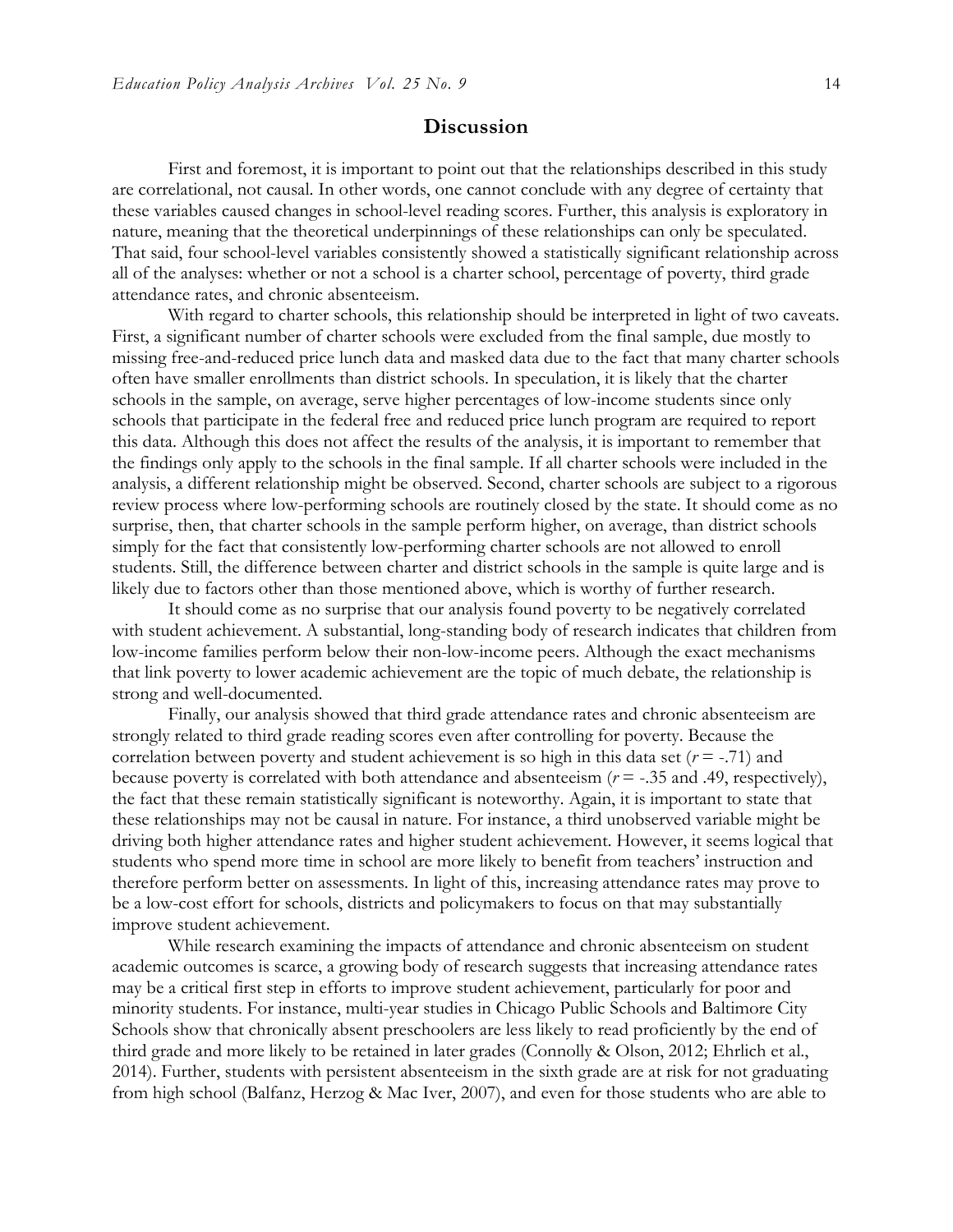graduate from high school, chronic absence makes them less likely to enroll and persist in college. The findings from Baltimore also showed that school-wide attendance rates have an impact on academic outcomes, meaning even those students who are not chronically absent will likely suffer academically as teachers struggle to cover curriculum for those who are present while also revisiting content for those who were absent (Connolly & Olson, 2012).

Our analyses suggest that attendance likely affects the achievement of all students, regardless of demographics, and others have found a strong relationship between absenteeism and family background characteristics such as socioeconomic status, race and ethnicity (Bloom, Jones, & Freeman, 2013; Case, Lubotsky, & Paxson, 2002). The state of Utah has investigated chronic absenteeism more deeply than most states and researchers discovered factors such as low income, special education, English proficiency, and racial minority served as significant predictor variables for chronic absenteeism (Utah Education Policy Center, 2012). Low income was the strongest predictor, showing that students who received free or reduced lunch were 90% more likely to be chronically absent than students who do not receive free or reduced lunch (Utah Education Policy Center, 2012). These findings are valuable in that districts and individual schools can use their chronic absenteeism data to strategically plan outreach to target at-risk students in their communities.

As a result of the findings from our study and those just mentioned, organizations and agencies that serve families with children age birth through 8 should consider how their work can specifically target the at-risk needs of their communities. Likewise, districts and schools can partner with such agencies to target the specific needs of the communities served by their schools to tackle chronic absenteeism (see Race Matters Institute, 2013). While many organizations that serve families living in poverty are already doing their best to address poverty's adverse effects on student learning, communicating the importance of school attendance and reducing chronic absenteeism may be a low-cost intervention that organizations and schools could more easily take on. While independent local and national initiatives are committed to reducing chronic absenteeism and increasing school attendance, they do not often make the direct connection between attendance and academic achievement. This analysis shows evidence, albeit speculative, that increasing attendance is related to increased state standardized reading assessment scores and may be an effective and cost-effective intervention for increasing childhood literacy.

#### **References**

- Allensworth, E. M. (2005). Dropout rates after high-stakes testing in elementary school: A study of the contradictory effects of Chicago's efforts to end social promotion. *Educational Evaluation and Policy Analysis, 27*(4), 341–64. https://doi.org/10.3102/01623737027004341
- Balfanz, R., Herzog, L., & Mac Iver, D. J. (2007). Preventing student disengagement and keeping students on the graduation path in urban middle-grades schools: Early identification and effective interventions. *Educational Psychologist, 42*(4), 223-235. https://doi.org/10.1080/00461520701621079
- Barnett, S. W. (2008). *Preschool education and its lasting effects: research and policy implications*. Boulder, CO: Education Public Interest Center. Retrieved from http://nieer.org/wpcontent/uploads/2011/07/PreschoolLastingEffects.pdf on 6/14/2016.
- Basch, C. (2011). Asthma and the achievement gap among urban minority youth. *Journal of School Health, 81*(10), 606-613. https://doi.org/10.1111/j.1746-1561.2011.00634.x
- Bloom, B., Jones, L. I., & Freeman, G. (2013). *Summary health statistics for U.S. children: National health*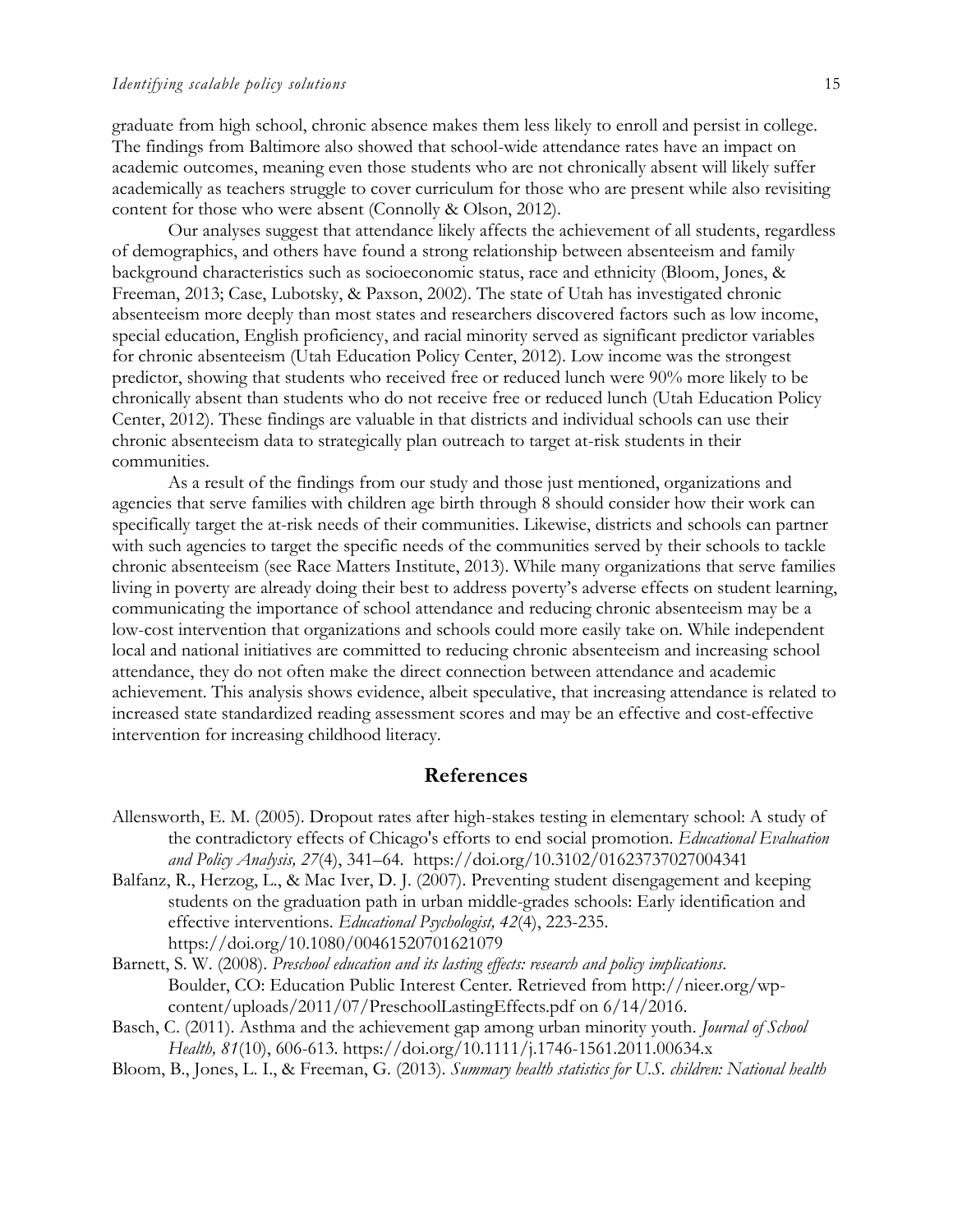*interview survey, 2012.* Hyattsville, MD: National Center for Health Statistics. Retrieved from https://www.cdc.gov/nchs/data/series/sr\_10/sr10\_254.pdf

- Bronfenbrenner, U.(1976). The experimental ecology of education. *Teachers College Record, 78*, 157– 204. https://doi.org/10.2307/1174755
- Bronfenbrenner, U. (1978). The social role of the child in ecological perspective. *Zeitschrift fur Soziologie, 7*(1), 4–20. https://doi.org/10.1515/zfsoz-1978-0101
- Bronfenbrenner, U. (1979). *The ecology of human development: Experiments by nature and design*. Cambridge, MA: Harvard University Press.
- Bursuck, W. D., Smith, T., Munk, D., Damer, M., Mehlig, L., & Perry, J. (2004). Evaluating the impact of a prevention based model of reading on children who are at risk. *Remedial and Special Education, 5*(5), 303–313. https://doi.org/10.1177/07419325040250050401
- Case, A., Lubotsky, D., & Paxson, C. (2002). Economic status and health in childhood: The origins of the gradient. *American Economic Review, 92*(5), 1308 – 1334. https://doi.org/10.1257/000282802762024520
- Cohodes, S., Kleiner, S., Lovenheim, M., & Grossman, D. (2014). *The effect of child health insurance access on schooling: Evidence from public insurance expansions*. National Bureau of Economic Research Working Paper No. w20178. https://doi.org/10.3386/w20178
- Connolly, F., & Olson, L. S. (2012). *Early elementary performance and attendance in Baltimore city schools' prekindergarten and kindergarten.* Baltimore, MD: Baltimore Education Research Consortium. Retrieved from http://www.baltimore-berc.org/pdfs/PreKKAttendanceFullReport.pdf.
- Crain-Thoreson, C., Dahlin, M. P., & Powell, T. A. (2001). Parent-child interaction in three conversational contexts: Variations in style and strategy. *New Directions for Child and Adolescent Development, 2001*(92), 23-38. https://doi.org/10.1002/cd.13
- Curenton, S. M., Craig, M. J., & Flanigan, N. (2008). Use of decontextualized talk across story contexts: How oral storytelling and emergent reading can scaffold children's development. *Early Education & Development, 19*(1), 161-187. https://doi.org/10.1080/10409280701839296
- Davis, J., & Bauman, K. (2013). *School enrollment in the United States: 2011*. Washington, D.C.: U.S. Census Bureau. Retrieved from https://www.census.gov/prod/2013pubs/p20-571.pdf
- DeBaryshe, B. D., Binder, J. C., & Buell, M. J. (2000). Mothers' implicit theories of early literacy instruction: Implications for children's reading and writing. *Early Child Development and Care, 160*(1), 119-131. https://doi.org/10.1080/0030443001600111
- Dillon, E. (2011). *The road to autonomy: Can schools, districts, and central offices find their way?* Washington, D.C.: Education Sector. Retrieved from http://educationpolicy.air.org/sites/default/files/publications/Autonomy\_Report\_RELEA SE.pdf
- Douglas, D. (2016). *Annual report of the Arizona Superintendent of Public Instruction.* Phoenix, AZ: Arizona Department of Education. Retrieved from
	- http://www.azed.gov/superintendent/files/2016/01/safr-2015-volume-i.pdf
- Ehrlich, S. B., Gwynne, J. A., Pareja, A. S., Allensworth, E. M., Moore, P., Jagesic, S., & Sorice, E. (2014). *Preschool attendance in Chicago public schools: Relationships with learning outcomes and reasons for absences*. Chicago, IL: University of Chicago, Consortium on Chicago School Research. Retrieved from http://www.attendanceworks.org/wordpress/wpcontent/uploads/2014/06/CCSR-Pre-K-Attendance-Full-Report-May-2014-revised.pdf
- Enders, C., & Tofighi, D. (2007). Centering predictor variables in cross-sectional multilevel models: A new look at an old issue. *Psychological Methods 12*(2), 121-138. https://doi.org/10.1037/1082-989X.12.2.121
- Fiscella, K., & Kitzman, H. (2009). Disparities in academic achievement and health: The intersection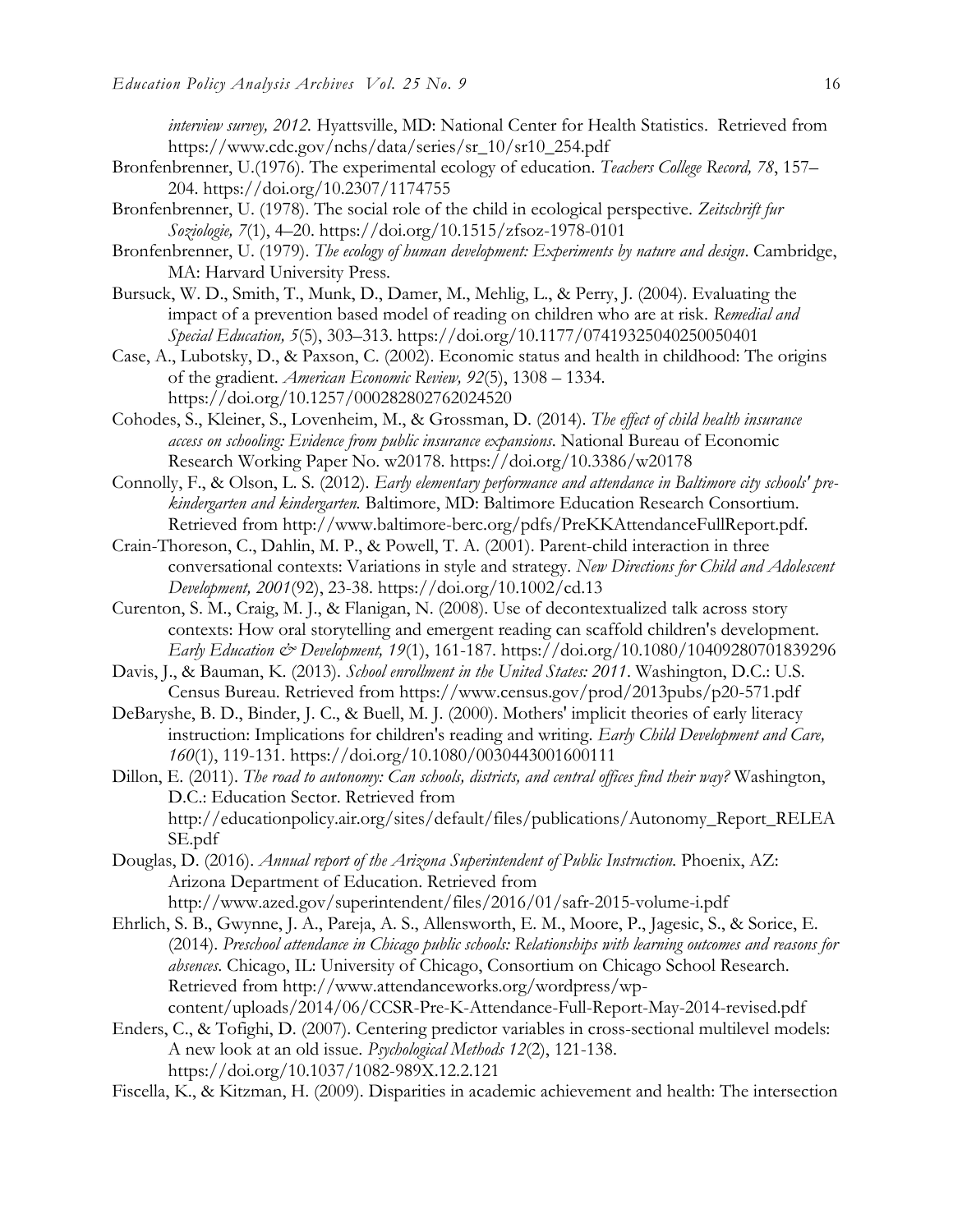of child education and health policy*. Pediatrics, 123*(3), 1073-1080. https://doi.org/10.1542/peds.2008-0533

- Gedik, S., & Bellibas, M. (2015). Examining schools' distributed instructional leadership capacity: Comparison of elementary and secondary schools. *Journal of Education and Training Studies, 3*(6), 101-110. https://doi.org/10.11114/jets.v3i6.1056
- Green, C. R., Lilly, E., & Barrett, T. M. (2002). Families reading together: Connecting literature and life*. Journal of Research in Childhood Education, 16*(2), 248-262. https://doi.org/10.1080/02568540209594988
- Grissom, J. B., & Shepard, L. (1989). Repeating and dropping out of school*.* In *Flunking grades: Research* and policies on retention, (Eds.) L. Shepard and M. Smith, pp. 34–63. London: Falmer Press.
- Gunnarsson, V., Orazem, P., Sanchez, M., & Verdisco, A. (2009). Does local school control raise student outcomes? Evidence on the roles of school autonomy and parental participation. *Economic Development and Cultural Change, 58*(1), 25-52. https://doi.org/10.1086/605209
- Hack, M., Taylor, H. G., Klein, N., Eiben, R., Schatschneider, C., & Mercuri-Minich, N. (1994). School-age outcomes in children with birth weights under 750 g. *The New England Journal of Medicine, 331*, 753-759. https://doi.org/10.1056/NEJM199409223311201
- Hall, A., McLeod, A., Counsell, C., Thomson, L., & Mutch, L. (1995). School attainment, cognitive ability and motor function in a total Scottish very-low-birthweight population at eight years: A controlled study. *Developmental Medicine and Child Neurology, 37*, 1037-1050. https://doi.org/10.1111/j.1469-8749.1995.tb11965.x
- Hanushek, E., & Rivkin, S. (2007). Pay, working conditions, and teacher quality. *Future of Children, 17*(1), 69-96. https://doi.org/10.1353/foc.2007.0002
- Hart, B., & Risley, R. T. (1995). *Meaningful differences in the everyday experience of young American children*. Baltimore, MD: Paul H. Brookes.
- Heitin, L. (2016, September 30). Michigan bill to retain struggling readers reignites 3rd grade literacy debate [Web log post]. Retrieved from http://blogs.edweek.org/edweek/curriculum/2016/09/michigan\_3rd\_grade\_reading\_retent ion\_bill.html
- Hernandez, D. J. (2012). *Double jeopardy: how third-grade reading skills and poverty influence high school graduation.* Baltimore, MD: The Annie E. Casey Foundation.
- Islam, M. (2015). The effects of low birth weight on school performance and behavioral outcomes of elementary school children in Oman. *Oman Medical Journal, 30*(4), 241-251. https://doi.org/10.5001/omj.2015.50
- Jacob, B. (2016, September 29). *The wisdom of mandatory grade retention.* Washington, D.C.: The Brookings Institution. Retrieved from https://www.brookings.edu/research/the-wisdomof-mandatory-grade-retention/.
- Jacob, B. J., & Lefgren, L. (2004). Remedial education and student achievement: A regressiondiscontinuity analysis. *Review of Economics and Statistics 86*(1), 226–44. https://doi.org/10.1162/003465304323023778
- Justice, L. M. (2006). Emergent literacy: Development, domains, and intervention approaches. In L. M. Justice (Ed.), *Clinical approaches to emergent literacy intervention* (Vol. 1, pp. 1-27). San Diego, CA: Plural Publishing.
- Knapp, M. S., Copland, M. A., Honig, M. I., Plecki, M. L., & Portin, B. S. (2014). *Practicing and supporting learning-focused leadership in schools and districts.* New York, NY: Routledge.
- Lee, M., Hallinger, P., & Walker, A. (2012).A distributed perspective on instructional leadership in international baccalaureate (IB) schools. *Educational Administration Quarterly, 48*(4), 664-698.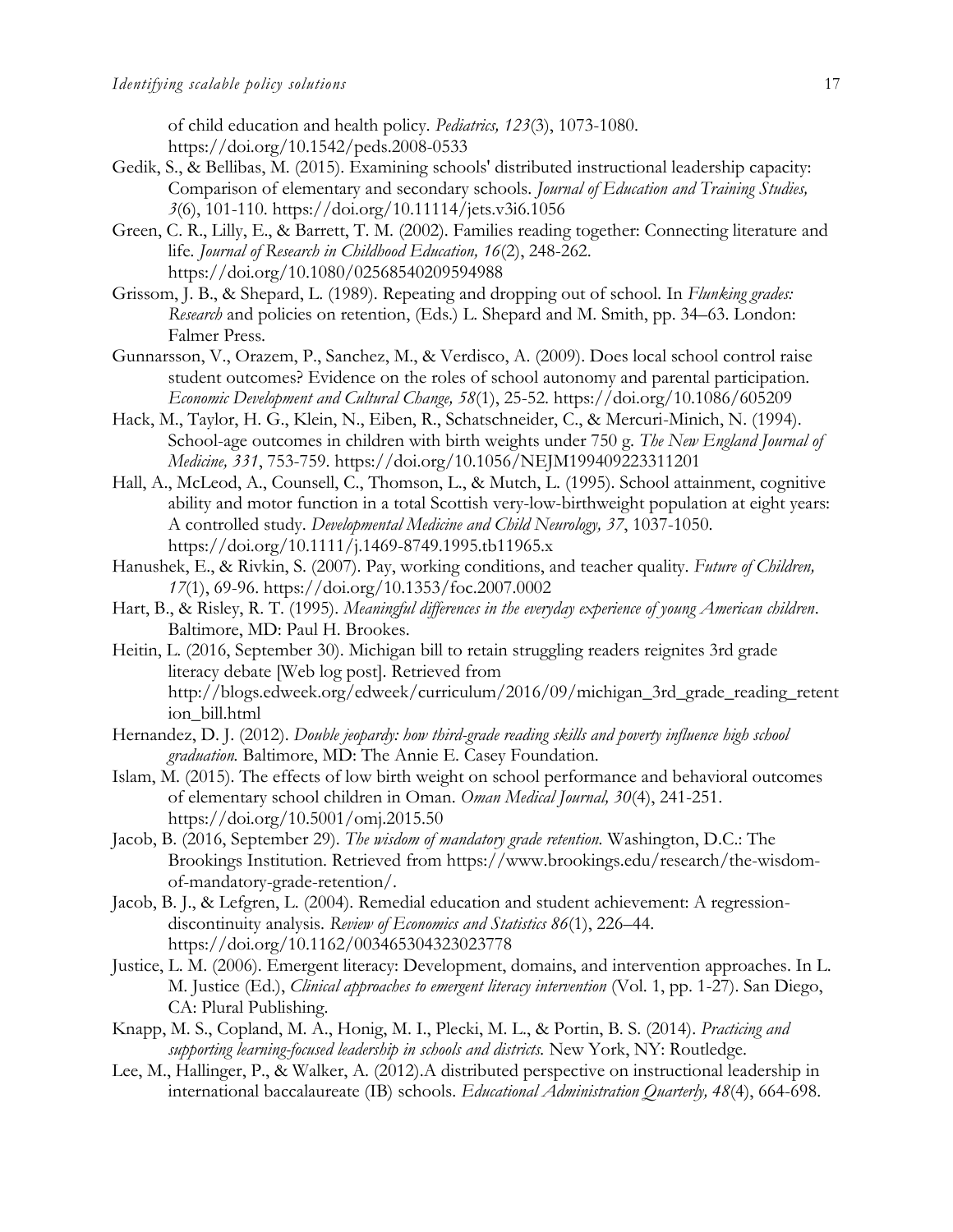https://doi.org/10.1177/0013161X11436271

- Liberty, K., Pattermore, P., Reid, J., & Tarren-Sweeney, M. (2012). Beginning school with asthma independently predicts low achievement in prospective cohort of children. *American College of Chest Physicians, 138*(6), 1349-1355.
- Litt, J., Taylor, H., Klein, N., & Hack, M. (2005). Learning disabilities in children with very low birthweight. *Journal of Learning Disabilities, 38*(2), 130-141. https://doi.org/10.1177/00222194050380020301
- Lonigan, C. J., Escamilla, K., & Strickland, D. (2008). Impact of home and parent programs on young children's early literacy skills. In National Institute for Literacy (Ed.), *Developing early literacy: Report of the national early literacy panel* (pp. 173-188). Washington, D.C.: National Early Literacy. Retrieved from https://lincs.ed.gov/publications/pdf/NELPReport09.pdf
- Lonigan, C. J., & Shanahan, T. (2008). Executive summary of the report of the national early literacy panel In National Institute for Literacy (Ed.), *Developing early literacy: Report of the national early literacy panel* (pp. v-xii): Washington, D.C.: National Early Literacy Panel. Retrieved from https://lincs.ed.gov/publications/pdf/NELPReport09.pdf
- McNamara, J., Scissons, M., & Gutknecth, N. (2011). A longitudinal study of kindergarten children at risk for reading disabilities: the poor really are getting poorer. *Journal of Learning Disabilties, 44*(5), 421-430. https://doi.org/10.1177/0022219411410040
- Miles, K., & Frank, S. (2008). *The Strategic School: Making the Most of People, Time, and Money*. Newbury Park, CA: Corwin.
- Miller, B. (2014). *Lessons learned from Florida's 3rd grade reading retention policy and implications for Arizona*. Tampa, FL: Helios Education Foundation. Retrieved from http://www.helios.org/Media/Default/Documents/Education%20Briefs/Lessons\_From\_ Floridas\_Third\_Grade\_Reading\_Retention\_Policy\_and\_Implications\_for\_Arizona.pdf
- National Center for Children in Poverty. (2016). *Arizona demographics of low-income children.* New York, NY: National Center for Children in Poverty. Retrieved from http://www.nccp.org/profiles/AZ\_profile\_6.html
- Neaum, S. (2010). *Child development for early childhood studies. Early Childhood Studies.* Exeter, Devon, UK: Learning Matters.
- Race Matters Institute. (2013). *Early school attendance*. Baltimore, MD: Race Matters Institute. Retrieved from http://viablefuturescenter.org/racemattersinstitute/wpcontent/uploads/2015/06/Early-School-Attendance.pdf
- Roderick, M. (1994). Grade retention and school dropout: Investigating the association. *American Educational Research Journal 31*(4), 729–759. https://doi.org/10.3102/00028312031004729
- Rosa, E., & Tudge, J. (2013). Urie Bronfenbrenner's theory of human development: Its evolution from ecology to bioecology. *Journal of Family Theory & Review, 5*, 243-258. https://doi.org/10.1111/jftr.12022
- Rose, S. (2012). *Third grade reading policies.* Denver, CO: Education Commission of the States. Retrieved from http://www.ecs.org/clearinghouse/01/03/47/10347.pdf
- Schwerdt, G., West, M., & Winters, M. (2015). *The effects of test-based retention on student outcomes over time: Regression discontinuity evidence from Florida.* (National Bureau of Economic Research Working Paper No. 21509). Cambridge, MA: National Bureau of Economic Research.
- Snijders, T., & Bosker, R. (2012). *Multilevel analysis: An introduction to basic and advanced multilevel modeling.* Thousand Oaks, CA: SAGE.
- Snow, C. E., Burns, M. S., & Griffin, P. (1998). *Preventing reading difficulties in young children.* Washington, DC: National Academy Press.
- Taylor, H., Klein, N., Minich, N., & Hack, M. (2000). Middle-School-Age Outcomes in Children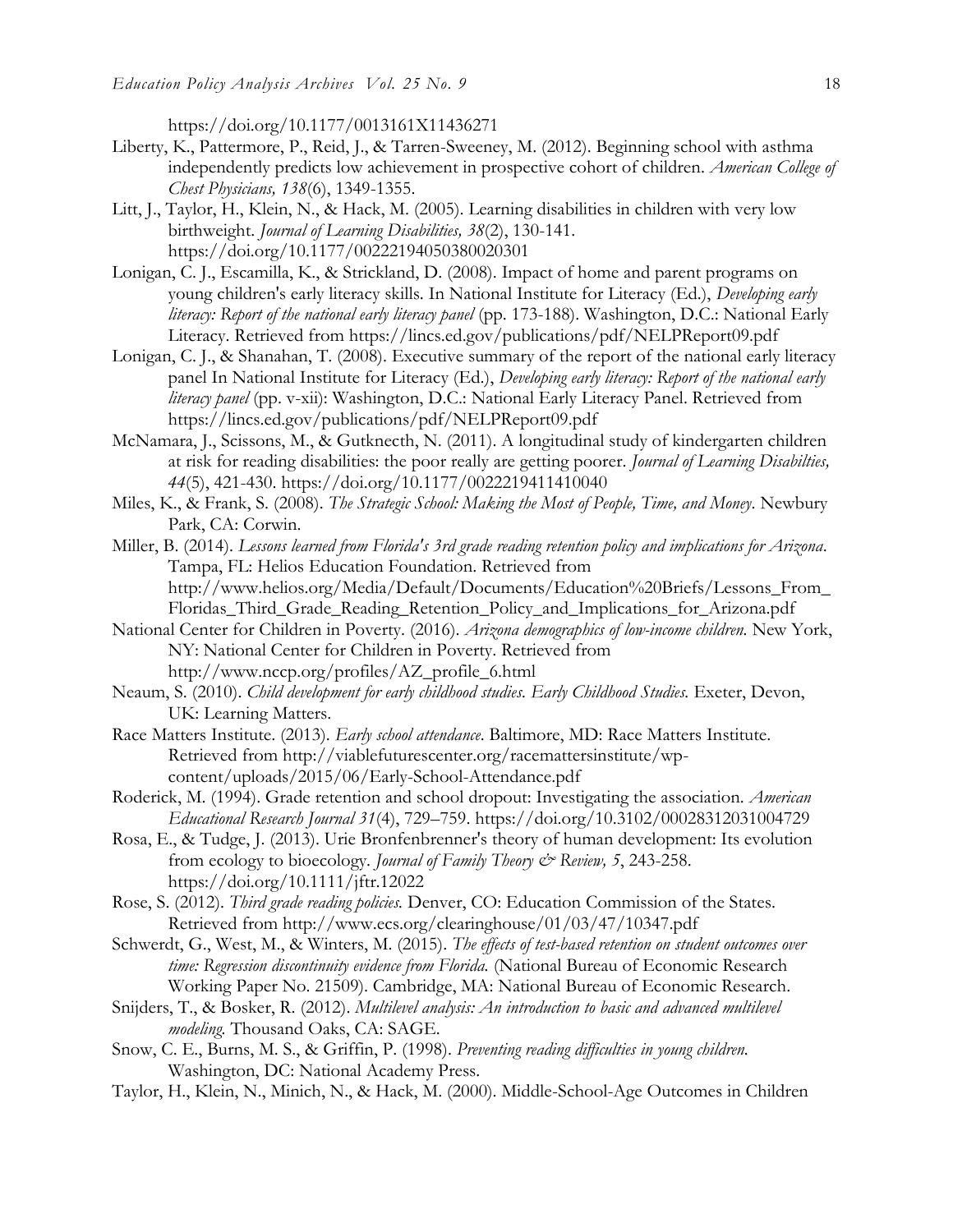with Very Low Birthweight. *Child Development,71*(6), 1495-1511. https://doi.org/10.1111/1467-8624.00242

- Thapa, A., Cohen, J., Guffey, S., & Higgins-D'Allesandro, A. (2013). A review of school climate research. *Review of Educational Research, 83*(3), 357-385. https://doi.org/10.3102/0034654313483907
- United States Department of Education. (2015). *NAEP state comparisons*. Washington, D.C.: U.S. Department of Education. Retrieved from http://nces.ed.gov/nationsreportcard/statecomparisons/
- Utah Education Policy Center. (2012). *Chronic Absenteeism*. Salt Lake City, UT: The University of Utah. Retrieved from

http://www.utahdataalliance.org/downloads/ChronicAbsenteeismResearchBrief.pdf

- Vaughn, S., Wanzek, J., & Fletcher, J. M. (2007). Multiple tiers of intervention: A framework for prevention and identification of students with reading/learning disabilities. In B. M. Taylor & J. E. Ysseldyke (Eds.), *Effective instruction for struggling readers, K-6* (pp. 173–195). New York, NY: Teachers College Press.
- Wanzek, J., Vaughn, S., Scammacca, N. K., Metz, K., Murray, C. S., Roberts, G. & Danielson, L. (2013). Extensive reading interventions for students with reading difficulties after grade 3. *Review of Educational Research, 83*(2), 163-195. https://doi.org/10.3102/0034654313477212
- Whitehurst, G. J., & Lonigan, C. J. (1998). Child development and emergent literacy. *Child Development, 69*(3), 848-872. https://doi.org/10.1111/j.1467-8624.1998.tb06247.x
- Wilson, V. L., & Hughes, J. N. (2009). Who is retained in first grade? A psychosocial perspective, *Elementary School Journal 109*(3), 251-266. https://doi.org/10.1086/592306
- Yoshikawa, H., Weiland, C., Brooks-Gunn, J., Burchinal, M., Espinosa, L., Gormley, W., . . . Zaslow, M. (2013). *Investing in our future: the evidence base on preschool education.* Ann Arbor, MI: Society for Research in Child Development.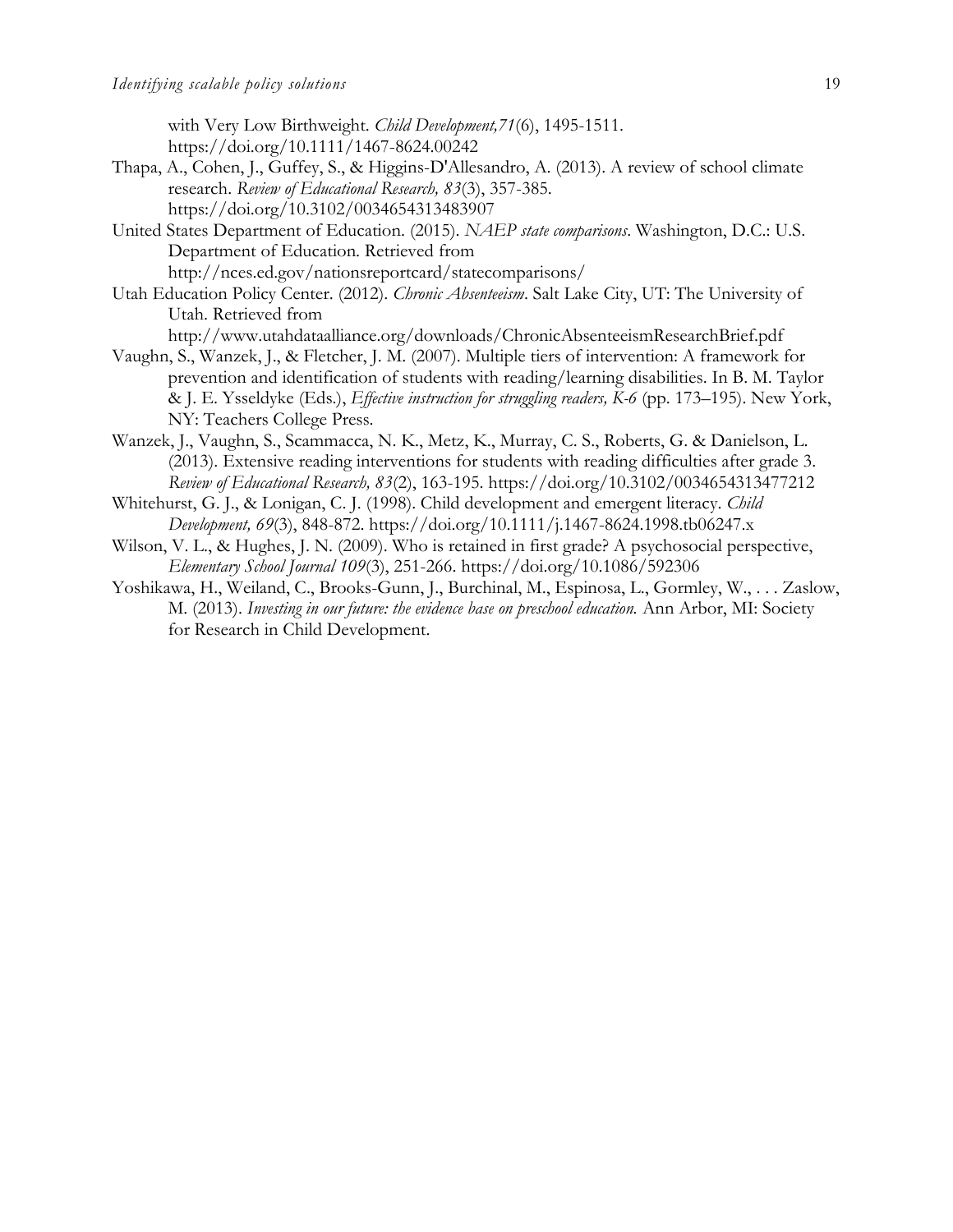## **About the Authors**

### **Robert L. Vagi**

Arizona State University rvagi@asu.edu Robert Vagi is a Ph.D. candidate in the Educational Policy Analysis and Evaluation program at Arizona State University. His research interests include teacher labor markets, teacher mobility, and applied policy analysis.

## **Clarin Collins**

Arizona State University

clarin.collins@asu.edu

Clarin Collins is a research professional in the Mary Lou Fulton Teachers College at Arizona State University. Her research interests include national and state policy implementation and implications at the local level, education evaluation and accountability systems, and making academic research applicable and accessible for the public community.

## **Terri Clark**

Read On Arizona tclark@readonarizona.org Terri Clark is the Arizona Literacy Director for Read On Arizona, a public/private partnership focused on improving outcomes for children birth through age 8.

# education policy analysis archives

Volume 25 Number 9 February 6, 2017 ISSN 1068-2341

#### ര

SOME RIGHTS RESERVED Readers are free to copy, display, and distribute this article, as long as the work is attributed to the author(s) and **Education Policy Analysis Archives,** it is distributed for noncommercial purposes only, and no alteration or transformation is made in the work. More details of this Creative Commons license are available at

http://creativecommons.org/licenses/by-nc-sa/3.0/. All other uses must be approved by the author(s) or **EPAA**. **EPAA** is published by the Mary Lou Fulton Institute and Graduate School of Education at Arizona State University Articles are indexed in CIRC (Clasificación Integrada de Revistas Científicas, Spain), DIALNET (Spain), [Directory of Open Access Journals,](http://www.doaj.org/) EBSCO Education Research Complete, ERIC, Education Full Text (H.W. Wilson), QUALIS A2 (Brazil), SCImago Journal Rank; SCOPUS, SOCOLAR (China).

Please send errata notes to Audrey Amrein-Beardsley at [audrey.beardsley@asu.edu](mailto:audrey.beardsley@asu.edu)

**Join EPAA's Facebook community** at<https://www.facebook.com/EPAAAAPE> and **Twitter feed** @epaa\_aape.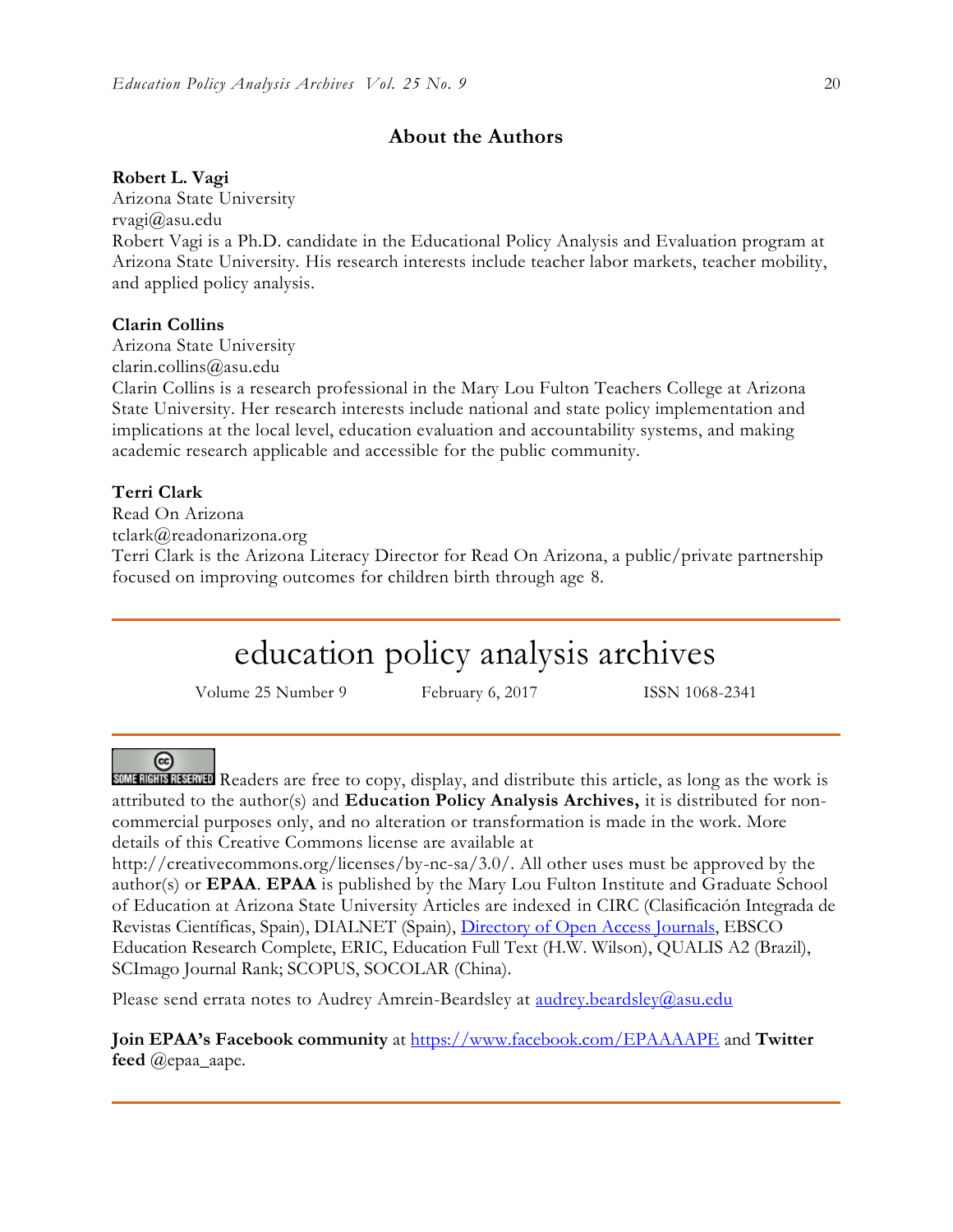## education policy analysis archives editorial board

Lead Editor: **Audrey Amrein-Beardsley** (Arizona State University) Editor Consultor: **Gustavo E. Fischman** (Arizona State University) Associate Editors: **David Carlson, Eugene Judson, Mirka Koro-Ljungberg, Scott Marley, Jeanne M. Powers,** 

**Iveta Silova,** 

**Cristina Alfaro** San Diego State University

**Gary Anderson** New York University

**Michael W. Apple** University of Wisconsin, Madison **Jeff Bale** OISE, University of Toronto, Canada

**David C. Berliner** Arizona State University

**Casey Cobb** University of **Connecticut** 

**Arnold Danzig** San Jose State University

**Linda Darling-Hammond**  Stanford University

**Elizabeth H. DeBray** University of Georgia

**Chad d'Entremont** Rennie Center for Education Research & Policy

**John Diamond** University of Wisconsin, Madison

**Matthew Di Carlo** Albert Shanker Institute

**Michael J. Dumas** University of California, Berkeley

**Kathy Escamilla** University of Colorado, Boulder

**Melissa Lynn Freeman** Adams State College

**Rachael Gabriel** University of Connecticut

**Amy Garrett Dikkers** University of North Carolina, Wilmington

**Gene V Glass** Arizona State University

**Maria Teresa Tatto** (Arizona State University) **Ronald Glass** University of California, Santa Cruz

**Jacob P. K. Gross** University of Louisville

**Eric M. Haas** California State Polytechnic University, Pomona **Julian Vasquez Heilig** California State University, Sacramento **Aaron Bevanot** SUNY Albany **Kimberly Kappler Hewitt** University of North Carolina Greensboro

**Aimee Howley** Ohio University **Noah Sobe** Loyola University

**Henry Braun** Boston College **Steve Klees** University of Maryland **Nelly P. Stromquist** University of

**Jaekyung Lee S**UNY Buffalo

**Jessica Nina Lester** Indiana University

**Amanda E. Lewis** University of Illinois, Chicago

**Chad R. Lochmiller** Indiana University

**Christopher Lubienski** University of Illinois, Urbana-Champaign

**Sarah Lubienski** University of Illinois, Urbana-Champaign

**William J. Mathis** University of Colorado, Boulder

**Michele S. Moses** University of Colorado, Boulder

**Julianne Moss** Deakin University, Australia

**Sharon Nichols** University of Texas, San Antonio

**Eric Parsons** University of Missouri-Columbia

**Susan L. Robertson** Bristol University, UK

**Gloria M. Rodriguez** University of California, Davis **R. Anthony Rolle** University of Houston

**A. G. Rud** Washington State University

**Patricia Sánchez** University of University of Texas, San Antonio **Janelle Scott** University of California, Berkeley **Jack Schneider** College of the Holy Cross

Maryland

**Benjamin Superfine** University of Illinois, Chicago

**Adai Tefera** Virginia Commonwealth University

**Tina Trujillo** University of California, Berkeley

**Federico R. Waitoller** University of Illinois, Chicago

**Larisa Warhol** University of Connecticut

**John Weathers** University of Colorado, Colorado Springs

**Kevin Welner** University of Colorado, Boulder

**Terrence G. Wiley** Center for Applied Linguistics

**John Willinsky**  Stanford University

**Jennifer R. Wolgemuth** University of South Florida

**Kyo Yamashiro** Claremont Graduate University

**Kyo Yamashiro** Claremont Graduate University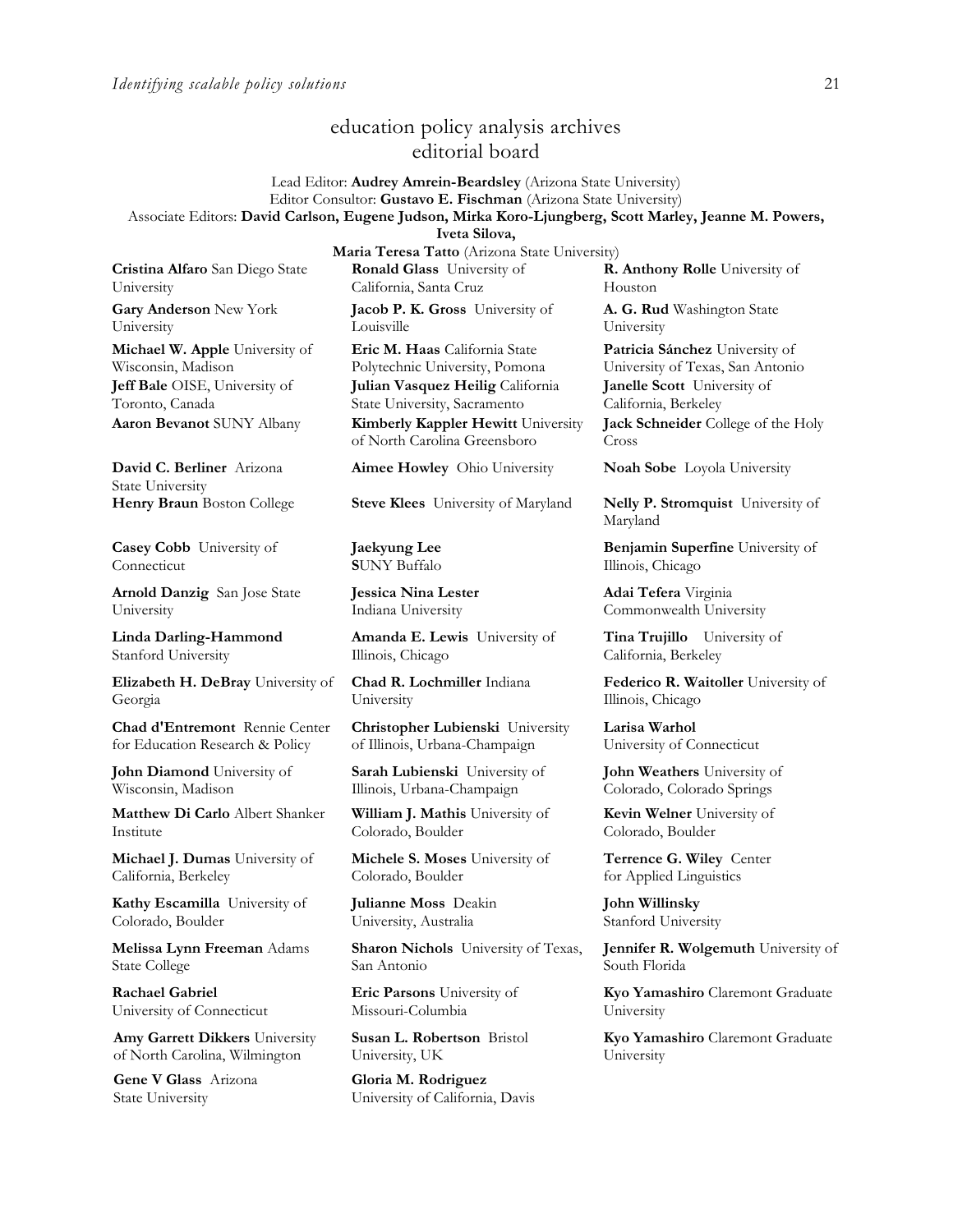## archivos analíticos de políticas educativas consejo editorial

Editor Consultor: **Gustavo E. Fischman** (Arizona State University) Editores Asociados: **Armando Alcántara Santuario** (Universidad Nacional Autónoma de México), **Jason Beech**, (Universidad de San Andrés), **Ezequiel Gomez Caride**, (Pontificia Universidad Católica Argentina), **Antonio Luzon**, Universidad de Granada

**Claudio Almonacid** Universidad Metropolitana de Ciencias de la Educación, Chile **Miguel Ángel Arias Ortega**  Universidad Autónoma de la Ciudad de México **Xavier Besalú Costa**  Universitat de Girona, España

**[Xavier Bonal](javascript:openRTWindow() Sarro** Universidad Autónoma de Barcelona, España

**[Antonio Bolívar](javascript:openRTWindow() Boitia** Universidad de Granada, España

**[José Joaquín Brunner](javascript:openRTWindow()** Universidad Diego Portales, Chile **[Damián Canales Sánchez](javascript:openRTWindow()** Instituto Nacional para la Evaluación de la Educación, México

## **Gabriela de la Cruz Flores**

Universidad Nacional Autónoma de México

**[Marco Antonio Delgado Fuentes](javascript:openRTWindow()** Universidad Iberoamericana, México **[Inés Dussel](javascript:openRTWindow()**, DIE-CINVESTAV, México

**[Pedro Flores Crespo](javascript:openRTWindow()** Universidad Iberoamericana, México

#### **Ana María García de Fanelli**

Centro de Estudios de Estado y Sociedad (CEDES) CONICET, Argentina

**Juan Carlos González Faraco**  Universidad de Huelva, España

**María Clemente Linuesa**  Universidad de Salamanca, España

**Jaume Martínez Bonafé** Universitat de València, España

**Alejandro Márquez Jiménez**  Instituto de Investigaciones sobre la Universidad y la Educación, UNAM, México **María Guadalupe Olivier Tellez**, Universidad Pedagógica Nacional, México **[Miguel Pereyra](javascript:openRTWindow()** Universidad de Granada, España **[Mónica Pini](javascript:openRTWindow()** Universidad Nacional

de San Martín, Argentina

**Omar Orlando Pulido Chaves** Instituto para la Investigación Educativa y el Desarrollo Pedagógico (IDEP) **[José Luis Ramírez](javascript:openRTWindow() Romero**

Universidad Autónoma de Sonora, México **[Paula Razquin](javascript:openRTWindow()** Universidad de San Andrés, Argentina

**José Ignacio Rivas Flores** Universidad de Málaga, España **[Miriam Rodríguez Vargas](javascript:openRTWindow()** Universidad Autónoma de Tamaulipas, México **José Gregorio Rodríguez**  Universidad Nacional de Colombia, Colombia **[Mario Rueda](javascript:openRTWindow() Beltrán** Instituto de Investigaciones sobre la Universidad y la Educación, UNAM, México **José Luis San Fabián Maroto**  Universidad de Oviedo, España

**[Jurjo Torres Santomé](javascript:openRTWindow()**, Universidad de la Coruña, España

**[Yengny Marisol Silva Laya](javascript:openRTWindow()** Universidad Iberoamericana, México **Juan Carlos Tedesco** Universidad Nacional de San Martín, Argentina

**Ernesto Treviño Ronzón** Universidad Veracruzana, México

**[Ernesto Treviño](javascript:openRTWindow() Villarreal** Universidad Diego Portales Santiago, Chile **[Antoni Verger Planells](javascript:openRTWindow()** Universidad

Autónoma de Barcelona, España

#### **[Catalina Wainerman](javascript:openRTWindow()**

Universidad de San Andrés, Argentina **Juan Carlos Yáñez Velazco** Universidad de Colima, México